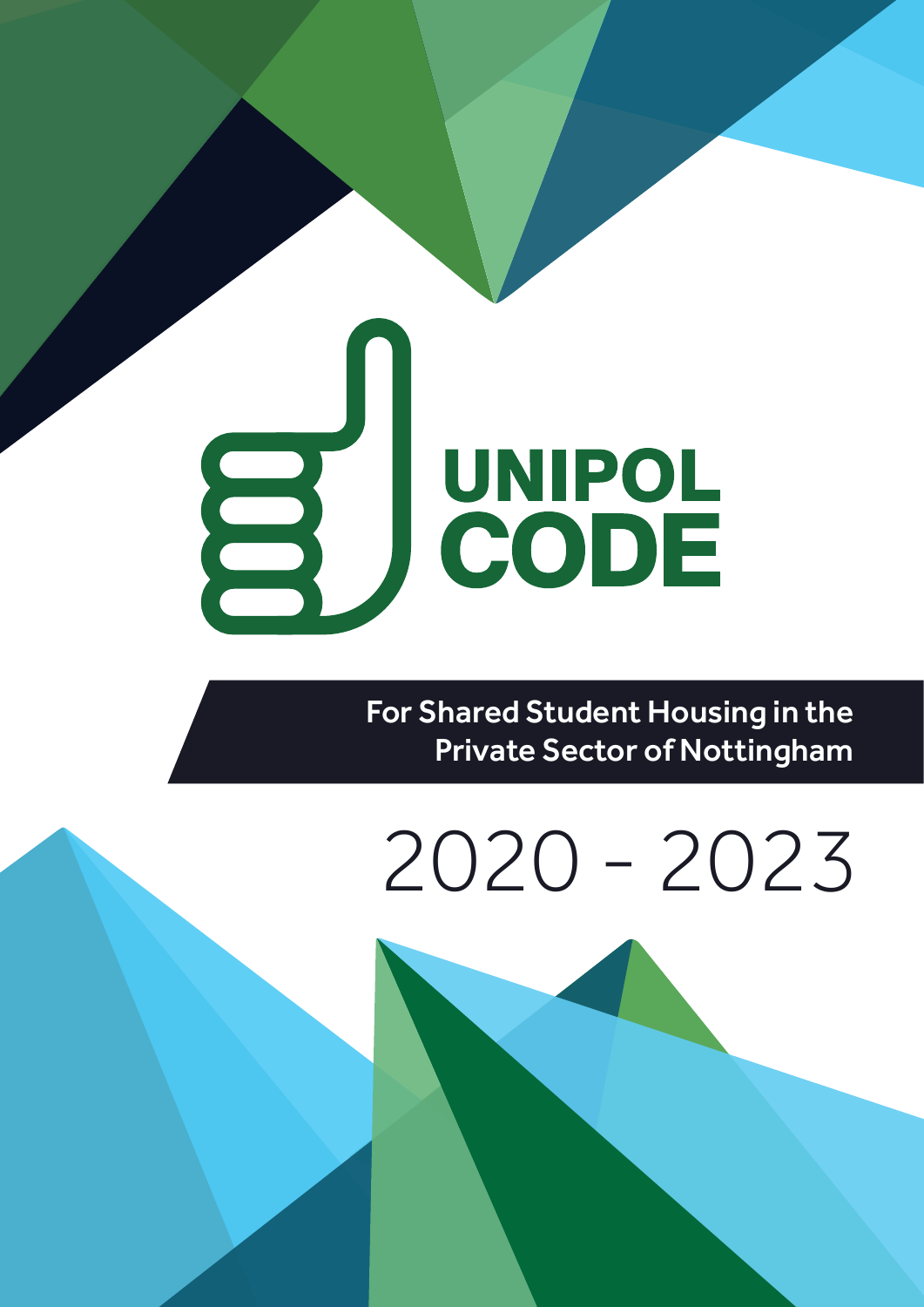#### **The Unipol Code (2020 - 2023)**

#### **For Shared Student Housing in the Private Rented Sector**

The purpose of the Unipol Code is to enable Owners and Tenants to agree a set of undertakings about how they wish to do business with one another.

The criteria in the Unipol Code have been chosen to reflect a balance of common sense obligations and responsibilities between owners and tenants and set standards which are achievable by owners and tenants without significant expenditure of time and money and without prejudice to their respective legal rights.

#### **Compliance with the Unipol Code will ensure that:**

- Both owners and tenants enjoy the benefit of good standards of housing management and practice
- Misunderstandings and disputes are reduced
- Where problems do occur they are promptly resolved

Unipol will ensure that the fact that an owner has agreed to comply with the Unipol Code will be made explicit on property advertisements, which will be given priority within Unipol's letting system and the Unipol Code will be actively promoted amongst students searching for housing. It is the policy of the two Universities and their students' unions in Nottingham to encourage their students to rent a property where the owner is a member of the Unipol Code or Nottingham Standard.

Adoption of the Unipol Code by an owner is voluntary. Making a commitment to abide by the Unipol Code is a serious matter and a failure to meet such a commitment is a breach of faith. Unipol tests owners for the purpose of ascertaining compliance with the Unipol Code and tenants can complain where they feel a breach has occurred. Information showing that owners are not complying with the Unipol Code is in the public domain and will remain accessible for three years even if the owners leaves, or is removed from the Unipol Code.

#### **IMPORTANT NOTE: Licensing**

In the case of properties which fall under Mandatory, Additional or Selective licensing, where a licence includes a particular condition that is different to a requirement of the Unipol Code, then compliance with the licence condition will take precedence.

#### **THIS CODE OPERATES FROM 1st AUGUST 2020 TO 31ST JULY 2023**

#### **RELATIONSHIP BETWEEN THIS UNIPOL CODE AND THE NOTTINGHAM STANDARD**

The Nottingham Standard is an initiative which brings together the main accreditation schemes in Nottingham, of which Unipol is one. It is saying that by being in one of those schemes you are meeting a standard of accommodation which gives assurance to tenants and the Council about the quality of the home you are letting out. By becoming accredited with Unipol you are automatically entitled to carry the 'Nottingham Standard'.

The Nottingham Standard incorporates a register of accredited landlords for tenants to view. Therefore it is important that you tell Unipol if you do not wish to be included in the Nottingham Standard.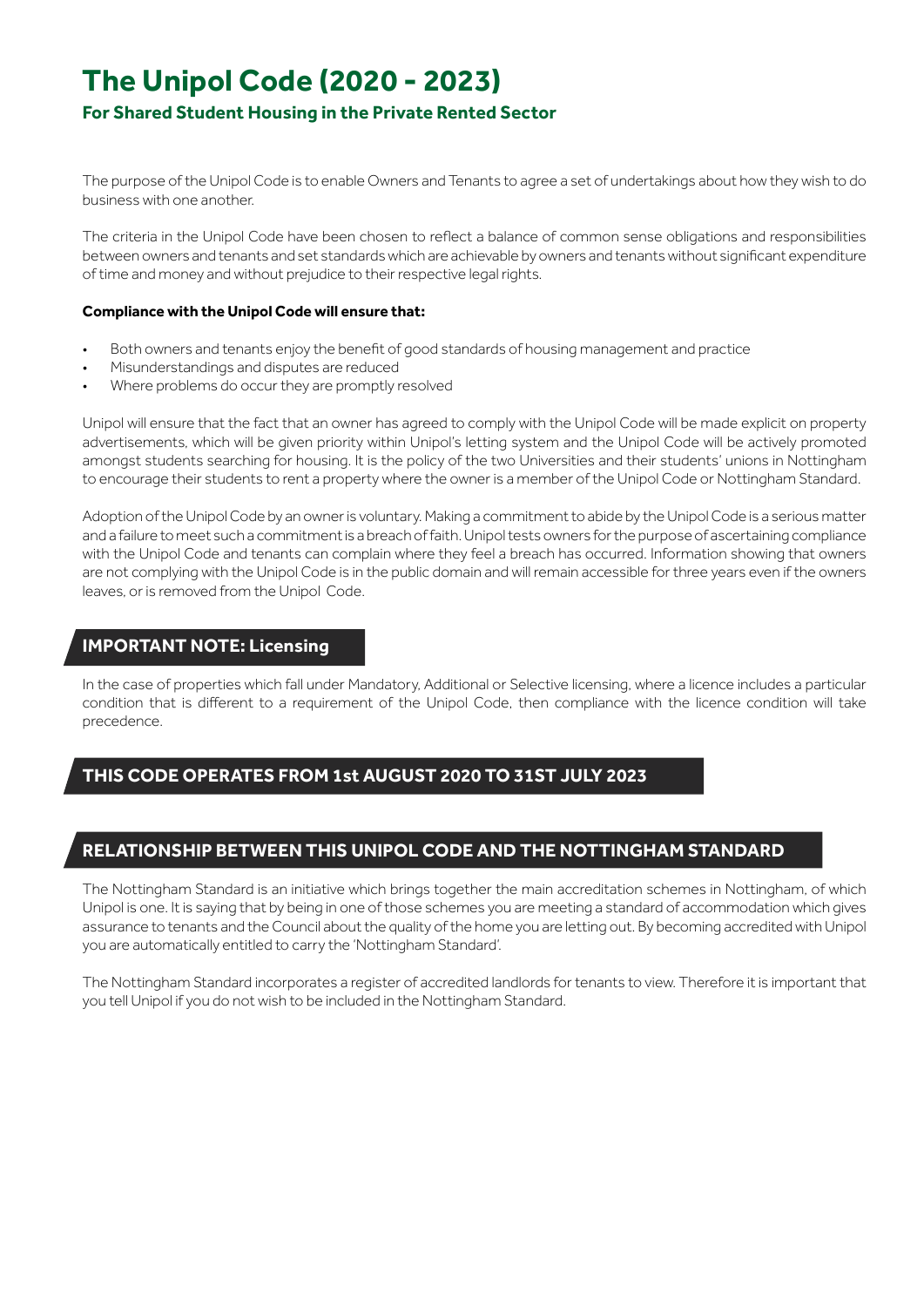#### **EQUAL OPPORTUNITIES**

| In the provision and letting of housing or associated services and in the letting         |
|-------------------------------------------------------------------------------------------|
| of contracts for services, no person or group of persons applying will be treated         |
| less favourably than any other person or group of persons because of their race,          |
| colour, ethnic or national origin, gender, disability, appearance, marital status, sexual |
| orientation or social status.                                                             |
|                                                                                           |

#### **MARKETING PRIOR TO LETTING PROPERTY TO TENANTS**

Owners will ensure that:

- 2.00 All property details are reported accurately without misrepresentation to prospective tenants;
- 2.01 If 'To Let' boards are used when advertising any properties located within Nottingham City Council's designated areas restricting the use of such boards, then they should comply with the NCC Code relating to these. Where 'To Let' boards are used outside of the NCC Code areas, owners are advised to adopt the NCC guidelines when using 'To Let' boards;
- 2.02 All prospective tenants are granted an opportunity to view the property, having due regard to the rights of existing tenants;
- 2.03 Interested parties are provided with a copy of any contractual terms under which a property is offered, such terms to include details of any fees payable in addition to rent and any arrangements involving tenants' guarantors. Interested parties are, when specifically requested, permitted not less than 24 hours within which to seek independent advice regarding those contractual terms;
- 2.04 No monies for deposits or rent are demanded prior to entering into either an Agreement to Rent the property or a letting agreement;
- 2.05 A full set of agreement/s are issued to the tenant/s at the grant of the tenancy written in type size of not less than 8 point containing no contractual terms in conflict with any statutory or common law entitlement of the tenant or the terms of this Code;
- 2.06 It may be useful for owners to make use of the relevant Unipol model tenancy agreement;
- 2.07 Landlords will abide by the UK Advertising Codes as set by the Advertising Standards Agency, and by all its regulatory mechanisms;
- 2.08 Where a landlord/agent charges any fees, they make it clear in writing what the charges are, what they are for and any terms under which the monies will be refunded. Where a landlord/agent charges any fees, they must comply with the Tenant Fees Act 2019 (www.gov.uk/government/collections/tenant-fees-act);
- 2.09 Prospective tenants are issued with a clear statement of the rent due to be paid, including the dates, amounts and method of payments due to be made during the contract;
- 2.10 The owner clarifies whether s/he retains responsibility for payment of water charges, utility charges and Council Tax, or whether these charges fall to the tenants to pay and that this division of responsibility is accurately reflected in the terms of the letting agreement. The division of responsibility and any "fair use caps/limits" for energy use must be accurately reflected in the terms of the letting agreement;
- 2.11 Where any service charges are levied by the owner, that such services and charges are properly specified and detailed in the letting contract. Where tenants are responsible for utility charges they must have reasonable access to any meters that record their utility usage;
- 2.12 Written receipts are issued, where requested by a tenant or future tenant, for all monies demanded whether for rent, deposit (in accordance with the requirements of the relevant tenancy deposit protection scheme), utility or service charges. Where transactions are undertaken in cash a written receipt will always be provided by the Owner;
- 2.13 The name and current address of the property owner or the manager of the property is stated on the agreement together with the address and telephone numbers of any managing agent or person or organisation stated. The name and current address of both the property owner and the manager of the property (where both are applicable) will be provided to Unipol on request;

Rent Liability

Water Charges

**Utility Charges** (Gas, Electricity and Telephone)

Identity and Address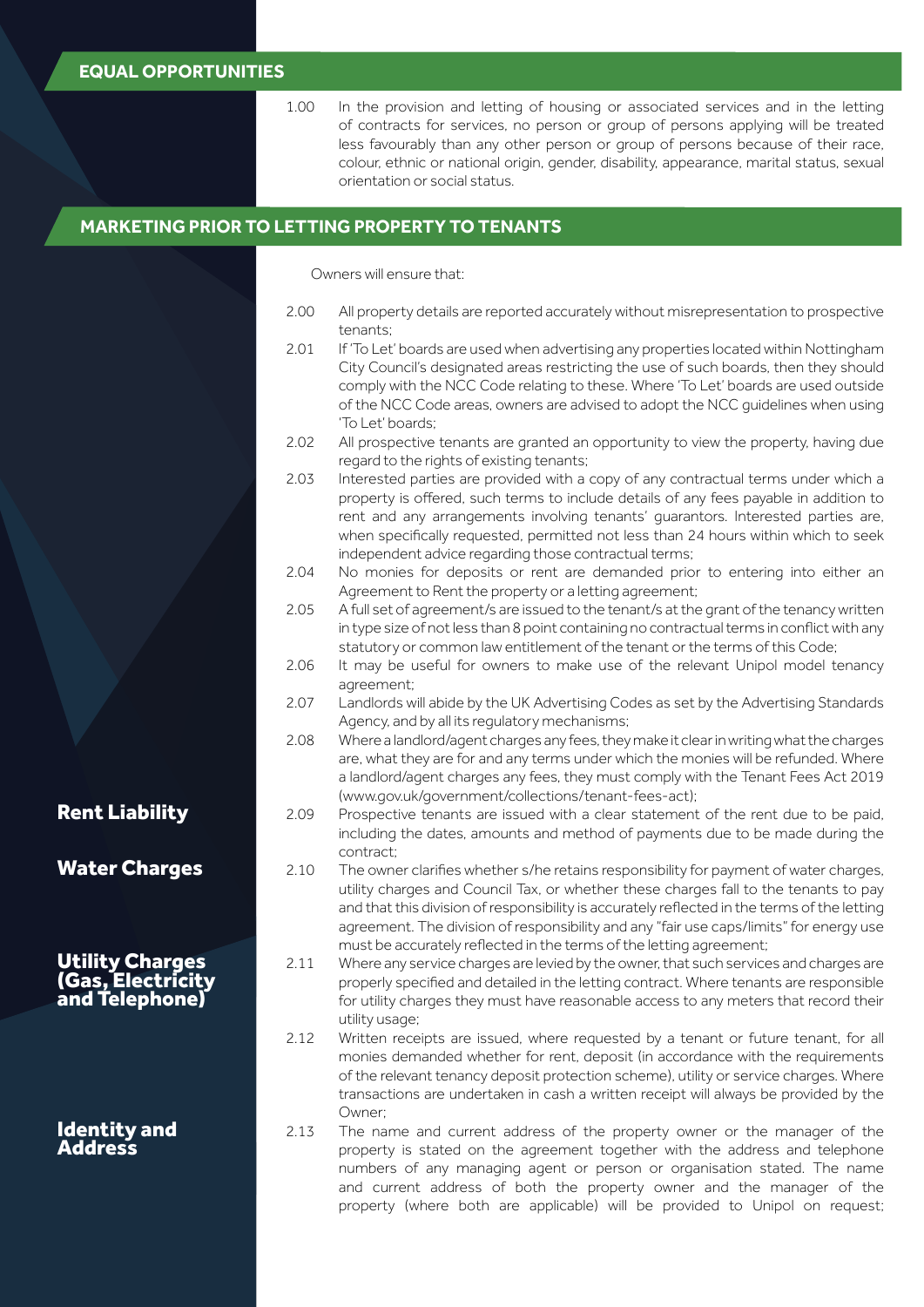| <b>State of</b><br><b>Repair and<br/>Refurbishments</b>            | 2.14<br>2.15<br>2.16<br>2.17 | At the commencement of the tenancy or other date mutually agreed with the<br>tenants all obligations on the part of the owner in regard to the repairs and property<br>maintenance and improvements to the property have been fully discharged;<br>At the start of the tenancy the landlord will ensure the property is clean, including the<br>cooker. Where this has not been achieved and there is a material effect on the comfort<br>and convenience of the tenants, the landlord will inform the tenants of the timescales<br>in which the property will be cleaned; it is expected that these timescales will reflect a<br>Priority 2 Urgent response, within 5 working days;<br>Where a property is undergoing refurbishment and the building programme is running<br>late and where this may result in the property not being ready for occupancy in the<br>event that this is not covered by an agreement, the landlord/agent shall inform the<br>future tenants at the earliest possibility of this likelihood and its consequences for<br>them;<br>In the event that following the commencement of a tenancy a property or room/s is/are |
|--------------------------------------------------------------------|------------------------------|------------------------------------------------------------------------------------------------------------------------------------------------------------------------------------------------------------------------------------------------------------------------------------------------------------------------------------------------------------------------------------------------------------------------------------------------------------------------------------------------------------------------------------------------------------------------------------------------------------------------------------------------------------------------------------------------------------------------------------------------------------------------------------------------------------------------------------------------------------------------------------------------------------------------------------------------------------------------------------------------------------------------------------------------------------------------------------------------------------------------------------------------------|
|                                                                    | 2.18                         | not ready for occupation ("not ready" to be interpreted as where the property room/s<br>cannot be used for their intended purpose) on the date that the tenancy begins then<br>suitable alternative accommodation will be provided by the owner if required by the<br>tenant in the event that this is not covered by an agreement and no rent will be payable<br>for the property room/s that are unusable during that period. A kitchen that is unusable<br>would count as a 50% rent reduction on the property rent as would a sole bathroom;<br>In the event that the tenant has agreed that the landlord can undertake the works,<br>within an agreed timescale rendering the property room/s unoccupiable during the<br>tenancy, this must be agreed in writing and the absence of any such agreement, signed<br>by both landlord and tenant would mean that consent had not been given;                                                                                                                                                                                                                                                       |
| <b>Marketing the<br/>Property as Part</b><br>of the Unipol<br>Code | 2.19                         | In marketing owners should use the phrase "Unipol Code" or "Unipol Code Owner" or<br>"Member of the Unipol Code" to describe themselves, and "Unipol Code Property" or<br>"Property meets the Unipol Code" to describe a property.                                                                                                                                                                                                                                                                                                                                                                                                                                                                                                                                                                                                                                                                                                                                                                                                                                                                                                                   |
| <b>DURING THE TENANCY</b>                                          |                              |                                                                                                                                                                                                                                                                                                                                                                                                                                                                                                                                                                                                                                                                                                                                                                                                                                                                                                                                                                                                                                                                                                                                                      |
|                                                                    |                              |                                                                                                                                                                                                                                                                                                                                                                                                                                                                                                                                                                                                                                                                                                                                                                                                                                                                                                                                                                                                                                                                                                                                                      |
|                                                                    |                              | Owners will ensure that:                                                                                                                                                                                                                                                                                                                                                                                                                                                                                                                                                                                                                                                                                                                                                                                                                                                                                                                                                                                                                                                                                                                             |
| <b>HMO Licensing</b>                                               | 3.00                         | Where mandatory HMO, additional or selective licensing applies (under Parts II and III<br>of the Housing Act 2004) they have a current licence or have made application for a<br>licence and that those properties meet or will comply with licence conditions within<br>the timescales specified on each licence. All non-licensable properties should meet<br>with the relevant Local Authority's Advisory Standards which are generally available<br>on www.nottinghamcity.gov.uk, www.broxtowe.gov.uk and www.rushcliffe.gov.uk or                                                                                                                                                                                                                                                                                                                                                                                                                                                                                                                                                                                                               |
| <b>Overcrowding</b><br><b>Ensuring</b><br><b>Possession</b>        | 3.01<br>3.02                 | should comply within any timescale agreed with the Council;<br>Owners will never knowingly overcrowd properties;<br>All statutory notices seeking possession are served on incumbent tenants in order to<br>mitigate any delay and hardship caused to the owner and incoming tenants that may<br>be caused where existing tenants refuse to give up possession at the end of their                                                                                                                                                                                                                                                                                                                                                                                                                                                                                                                                                                                                                                                                                                                                                                   |
| <b>Informing</b><br><b>Tenants of the</b><br><b>Unipol Code</b>    | 3.03                         | contractual tenancy;<br>A copy of the Unipol Code will be made available to all tenants. This can be done through<br>a link on the owner's website, by giving the tenant information about where the Code is<br>on Unipol's website or a paper copy of the Code can be given to the tenant/s. Any web                                                                                                                                                                                                                                                                                                                                                                                                                                                                                                                                                                                                                                                                                                                                                                                                                                                |
| <b>First Refusal</b>                                               | 3.04                         | links must display the Unipol Code logo in a clear manner;<br>Subject to reasonable performance by tenants of their obligations under the terms                                                                                                                                                                                                                                                                                                                                                                                                                                                                                                                                                                                                                                                                                                                                                                                                                                                                                                                                                                                                      |
| <b>Access</b>                                                      | 3.05                         | of their existing tenancy the incumbent tenant/s or the Joint Tenancy are offered first<br>refusal for any subsequent letting of the property;<br>Where access is required for routine inspection/s, the tenants must receive notification<br>of the date time and purpose of the visit not less than 24 hours in advance, except in<br>the case of an emergency or if shorter prior permission has been given by the tenant,<br>and that tenant privacy and entitlement to freedom from unnecessary intrusion is                                                                                                                                                                                                                                                                                                                                                                                                                                                                                                                                                                                                                                    |
|                                                                    | 3.06                         | respected;<br>Business is pursued by the owner/agent in a professional, courteous and diligent<br>manner at all times:                                                                                                                                                                                                                                                                                                                                                                                                                                                                                                                                                                                                                                                                                                                                                                                                                                                                                                                                                                                                                               |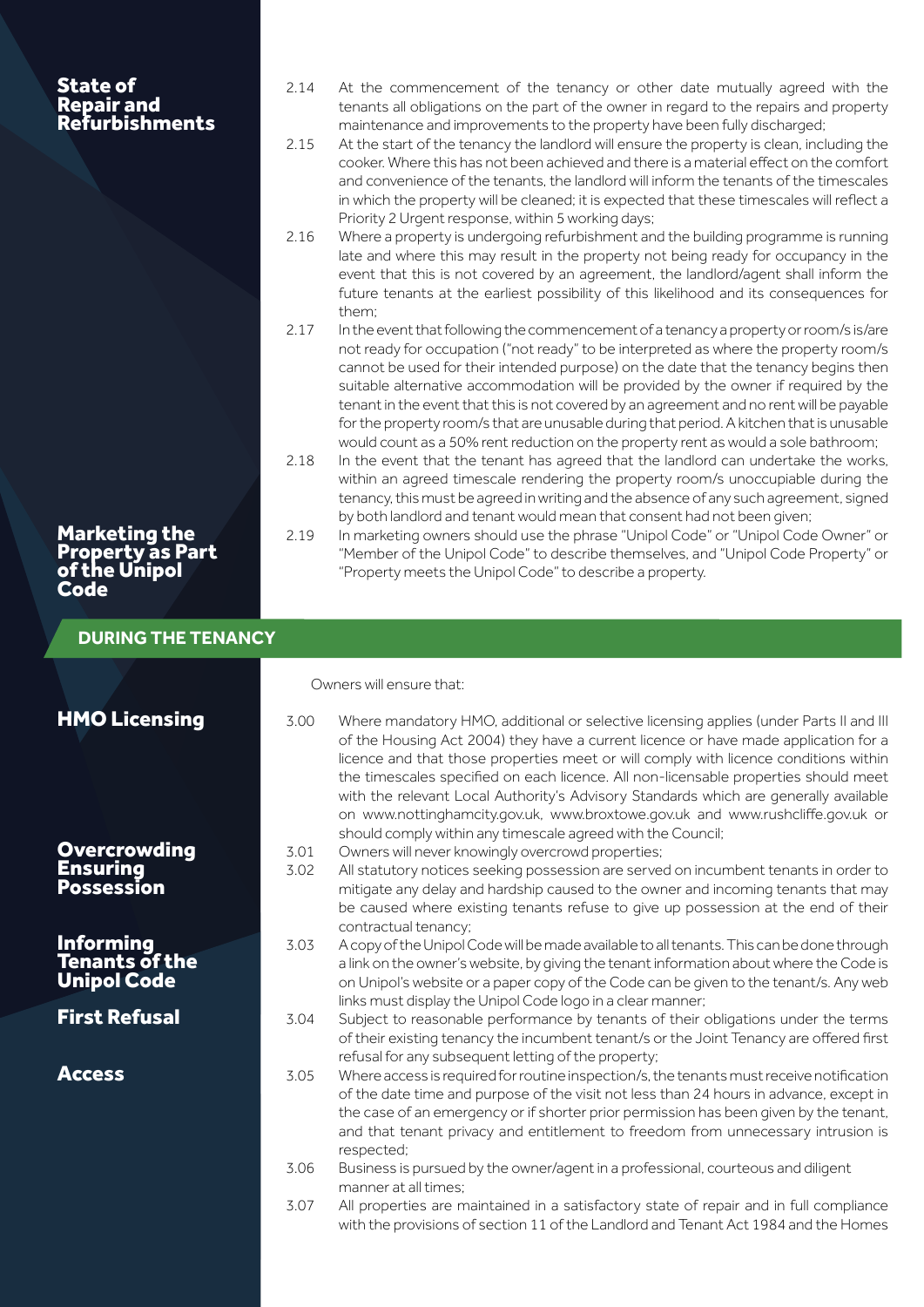| <b>Repairs and<br/>Maintenance</b>                                          | (Fitness for Habitation) Act 2019;<br>3.08<br>Under normal circumstances the following repairs completion performance<br>standards should be achieved:<br>Priority One - Emergency Repairs: Any repairs required in order to avoid a danger to<br>health, risk to the safety and security of residents or serious damage to buildings or<br>residents' belongings. Within 24 hours of report of defect.<br>Priority Two - Urgent Repairs: Repairs to defects which materially affect the comfort<br>or convenience of the residents. Within five working days of report of the defect.<br>Priority Three - Non Urgent day-to-day repairs: Reactive repairs not falling within<br>the above categories. Within 28 days of report of defect or by arrangement with the<br>occupiers after that time. |
|-----------------------------------------------------------------------------|----------------------------------------------------------------------------------------------------------------------------------------------------------------------------------------------------------------------------------------------------------------------------------------------------------------------------------------------------------------------------------------------------------------------------------------------------------------------------------------------------------------------------------------------------------------------------------------------------------------------------------------------------------------------------------------------------------------------------------------------------------------------------------------------------|
| <b>Planned</b><br><b>Programmes</b><br>of Repair/<br><b>Improvement and</b> | 3.09<br>Tenants are provided with a point of contact in case of emergencies;<br>3.10<br>Maintenance and servicing tasks which can be carried out in a planned and cyclical<br>manner such as gas appliance servicing, electrical inspections and related works, fire<br>detection and equipment servicing, gutter clearing and window cleaning, exterior and<br>interior painting are carried out with due regard to the convenience of occupants;                                                                                                                                                                                                                                                                                                                                                 |
| <b>Cyclical Repairs</b><br><b>Programmes</b>                                | 3.11<br>Where a dispute occurs between the owner and tenant/s as to when a repair has been<br>reported then the date on which the repair was reported to the owner in writing shall<br>be the accepted date;                                                                                                                                                                                                                                                                                                                                                                                                                                                                                                                                                                                       |
|                                                                             | 3.12<br>Where reasonable and practical, to provide notification to occupants prior to<br>attendance by contractors to undertake repairs;<br>3.13<br>That contractors and trades persons remove all redundant components and debris<br>from site on completion of works in a reasonable time and behave in a professional and                                                                                                                                                                                                                                                                                                                                                                                                                                                                       |
| <b>Furniture and</b><br><b>Storage Space</b>                                | courteous manner at all times;<br>3.14<br>All study bedrooms contain a bed, adequate clothes storage space, a desk, chair and<br>curtains/blinds which are properly hung/ fitted;<br>3.15<br>Allfurnishings and furniture are clean and in reasonable condition at the commencement                                                                                                                                                                                                                                                                                                                                                                                                                                                                                                                |
| <b>Kitchen Facilities</b>                                                   | of the tenancy and comply, as appropriate, with the Furniture and Furnishings (Fire)<br>(Safety) Regulations 1988 www.legislation.gov.uk/uksi/1988/1324/contents/made;<br>3.16<br>Kitchens should meet with the relevant Local Authority's advisory standards, especially<br>in respect of the provision of cooking facilities, sinks, electrical sockets, worktops and<br>cupboards. More information can be found by visiting:                                                                                                                                                                                                                                                                                                                                                                   |
| <b>Toilet and</b><br><b>Personal Washing</b><br><b>Facilities</b>           | www.nottinghamcity.gov.uk, www.broxtowe.gov.uk and www.rushcliffe.gov.uk;<br>Where amenities are shared an adequate number of suitably located baths and/or<br>3.17<br>showers and wash hand basins are provided with constant hot and cold running water<br>supplies and in a ratio of amenities to occupants that does not exceed 1:5;                                                                                                                                                                                                                                                                                                                                                                                                                                                           |
|                                                                             | Where amenities are shared an adequate number of suitably located WC's are provided<br>3.18                                                                                                                                                                                                                                                                                                                                                                                                                                                                                                                                                                                                                                                                                                        |
|                                                                             | and in a ratio of amenities to occupants that does not exceed 1:5;<br>3.19<br>Where there are up to four occupants sharing facilities, the WC may be located within<br>the bathroom. Where five or more occupants are sharing, a WC must be located<br>separate from the bathroom for every five occupants, however where a WC is located<br>within an additional bathroom it is satisfactory as a 'separate WC' provided that the<br>bathroom is shared by no more than four people;                                                                                                                                                                                                                                                                                                              |
|                                                                             | No. of Occupiers   Shared WCs  <br><b>Shared Baths or Showers</b><br><b>Wash hand basins</b>                                                                                                                                                                                                                                                                                                                                                                                                                                                                                                                                                                                                                                                                                                       |

|             |              | <b>110.</b> Or Occupicio   Original (1103   Original Datrio Originale) | <b>PITCON DUMITILITY</b> |
|-------------|--------------|------------------------------------------------------------------------|--------------------------|
| Up to 4     |              |                                                                        |                          |
| 5           |              |                                                                        | 2                        |
| 6           | $\mathbf{2}$ | $\mathbf{2}$                                                           | 2                        |
|             | $\mathbf{2}$ | $\mathbf{2}$                                                           | 3                        |
| 8           | $\mathbf{2}$ | $\mathbf{2}$                                                           | 3                        |
| $\mathsf 9$ | $\mathbf{2}$ | $\mathcal{P}$                                                          | 3                        |
| 10          | 2            | $\mathbf{2}$                                                           | $\overline{4}$           |
| 11          | 3            | 3                                                                      | $\overline{4}$           |
| 12          | 3            | 3                                                                      | 4                        |
| 13          | 3            | 3                                                                      | 5                        |
| 14          | 3            | 3                                                                      | 5                        |
| 15          | 3            | 3                                                                      | 5                        |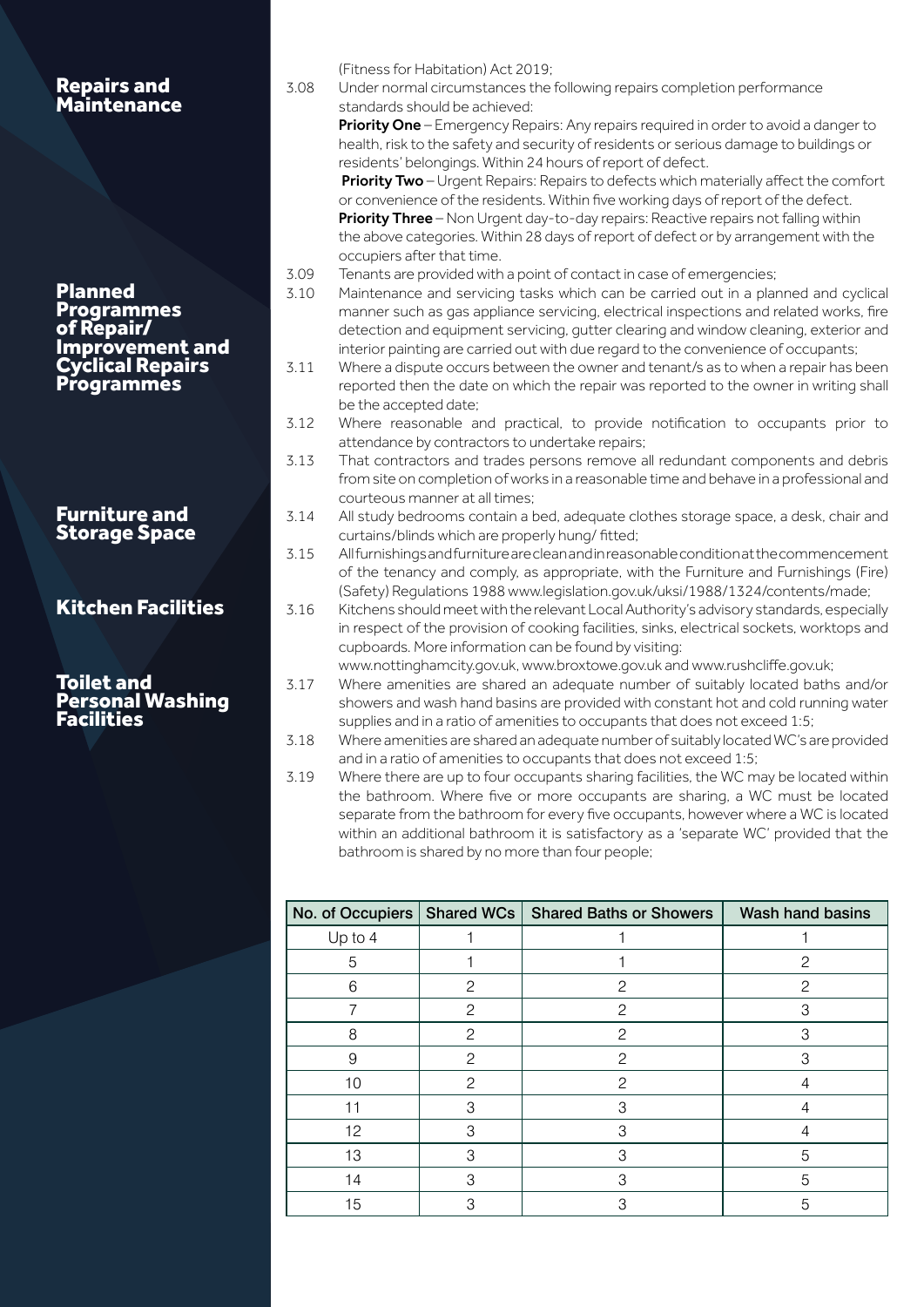|                                                              | 3.20<br>3.21 | Where a WC is located in a separate compartment then a wash hand basin with hot and<br>cold running water should also be provided within the same compartmen;<br>Where a shower/s is/are provided, they will be fitted with a waterproof surround and a<br>screen (which could be a curtain). Where a shower is provided, a suitable electrically<br>operated extractor fan shall be fitted in accordance with Building Regulations.                                                                                                                                                                                                                                                                                                              |
|--------------------------------------------------------------|--------------|---------------------------------------------------------------------------------------------------------------------------------------------------------------------------------------------------------------------------------------------------------------------------------------------------------------------------------------------------------------------------------------------------------------------------------------------------------------------------------------------------------------------------------------------------------------------------------------------------------------------------------------------------------------------------------------------------------------------------------------------------|
| <b>HEALTH AND SAFETY</b>                                     |              |                                                                                                                                                                                                                                                                                                                                                                                                                                                                                                                                                                                                                                                                                                                                                   |
|                                                              |              | Owners will ensure that:                                                                                                                                                                                                                                                                                                                                                                                                                                                                                                                                                                                                                                                                                                                          |
| <b>Housing Health<br/>and Safety Rating</b><br><b>System</b> | 4.00         | The property and boundary is maintained, as reasonably practicable, free of any<br>avoidable or unnecessary hazards as defined in the Housing Health & Safety Rating<br>System (see schedule attached to this Code). Particular attention should be paid to<br>hazards such as excess cold, damp and mould, noise, falls on stairs or between levels,<br>fire and entry by intruders;                                                                                                                                                                                                                                                                                                                                                             |
| <b>Gas Appliances</b><br>and Supply                          | 4.01<br>4.02 | All means of use and supply of mains gas and alterations and repairs to gas installations<br>shall comply with the current Gas Safety (Installation and Use) Regulations;<br>All gas appliances will be serviced annually by a Gas Safe registered engineer.<br>Verification of the gas safety check will be provided to all new tenants at the start of the<br>tenancy, and copies of the gas safety check record for any subsequent safety checks<br>undertaken during the period of the tenancy will be supplied to tenants within 28 days<br>of that safety check being conducted;                                                                                                                                                            |
|                                                              | 4.03<br>4.04 | All repairs to gas supply pipe work and appliances will be carried out by registered a Gas<br>Safe registered engineer;<br>Clear written instructions for the safe use of all central heating and hot water systems<br>will be made available;                                                                                                                                                                                                                                                                                                                                                                                                                                                                                                    |
| <b>Liquefied Gas/<br/>Paraffin Heaters</b><br>and Appliances | 4.05<br>4.06 | No form of bottled gas or paraffin heaters will be provided by the owner as a heating<br>source:<br>All properties will comply with the Smoke and Carbon Monoxide Alarm Regulations<br>2015. Where a working gas fire is situated in a bedroom, or solid fuel combustion<br>appliances are used in other living accommodation, a carbon monoxide (CO) detector<br>conforming to BSEN50291 should be fitted in each affected room : www.gov.uk/<br>government/publications/smoke-and-carbon-monoxide-alarms-explanatory-<br>booklet-for-landlords.                                                                                                                                                                                                 |
| <b>Electrical</b>                                            | 4.07         | Owners will ensure that:<br>All electrical installations provided by the owner are certified as safe by a professionally                                                                                                                                                                                                                                                                                                                                                                                                                                                                                                                                                                                                                          |
| <b>Installations and</b><br><b>Appliances</b>                |              | competent electrician, preferably one that is registered with NICEIC - [A 'Competent<br>Person' is a firm that has been approved by a government-approved scheme<br>as sufficiently competent to self-certify that its work complies with the Building<br>Regulations Part P (Design and Installation of electrical installations) and is designed,<br>installed, inspected and tested to the standard required by BS 7671] in accordance<br>with the current relevant Electrical Regulations. A document of verification shall be<br>obtained for a maximum of five years (or as stated on the current relevant paperwork<br>i.e. a shorter time period) showing the electrical wiring of properties is in a safe and<br>satisfactory condition; |
|                                                              | 4.08         | All repairs and improvements in electrical wiring installations comply with the current<br>Institute of Engineering and Technology (IET) IEE Wiring Regulations;                                                                                                                                                                                                                                                                                                                                                                                                                                                                                                                                                                                  |
|                                                              | 4.09         | All components used in electrical wiring installations and repairs comply with<br>the International Standard and all appliances will be installed in accordance with<br>Manufacturers' instructions:                                                                                                                                                                                                                                                                                                                                                                                                                                                                                                                                              |
|                                                              | 4.10         | All electrical appliances provided by the owner are functioning in accordance with<br>manufacturers' operational limits and are capable of being operated in a safe manner.<br>Appliances are regularly visually inspected for wear and tear and any defects remedied;                                                                                                                                                                                                                                                                                                                                                                                                                                                                            |
|                                                              | 4.11<br>4.12 | Residual current device (RCD) protection should be provided to all consumer units;<br>Instructions for the safe use of all electrical appliances (including cookers, space and<br>water heaters, fridges and freezers) will be made available on request;                                                                                                                                                                                                                                                                                                                                                                                                                                                                                         |
| <b>Fire Detection</b><br>and Alarm<br><b>Systems</b>         | 4.13         | Where there is a duty to carry out a fire risk assessment on common areas of a<br>dwelling under the Regulatory Reform (Fire Safety) Order 2005 (known as the FSO),<br>the landlord/agent will undertake such an assessment and a copy of that shall be<br>made available to Unipol within 14 working days of such a request being made. Where<br>a house is let as a shared house on a single tenancy, then there are no 'common<br>parts', so a risk assessment is not required under the regulations. Further guidance is                                                                                                                                                                                                                      |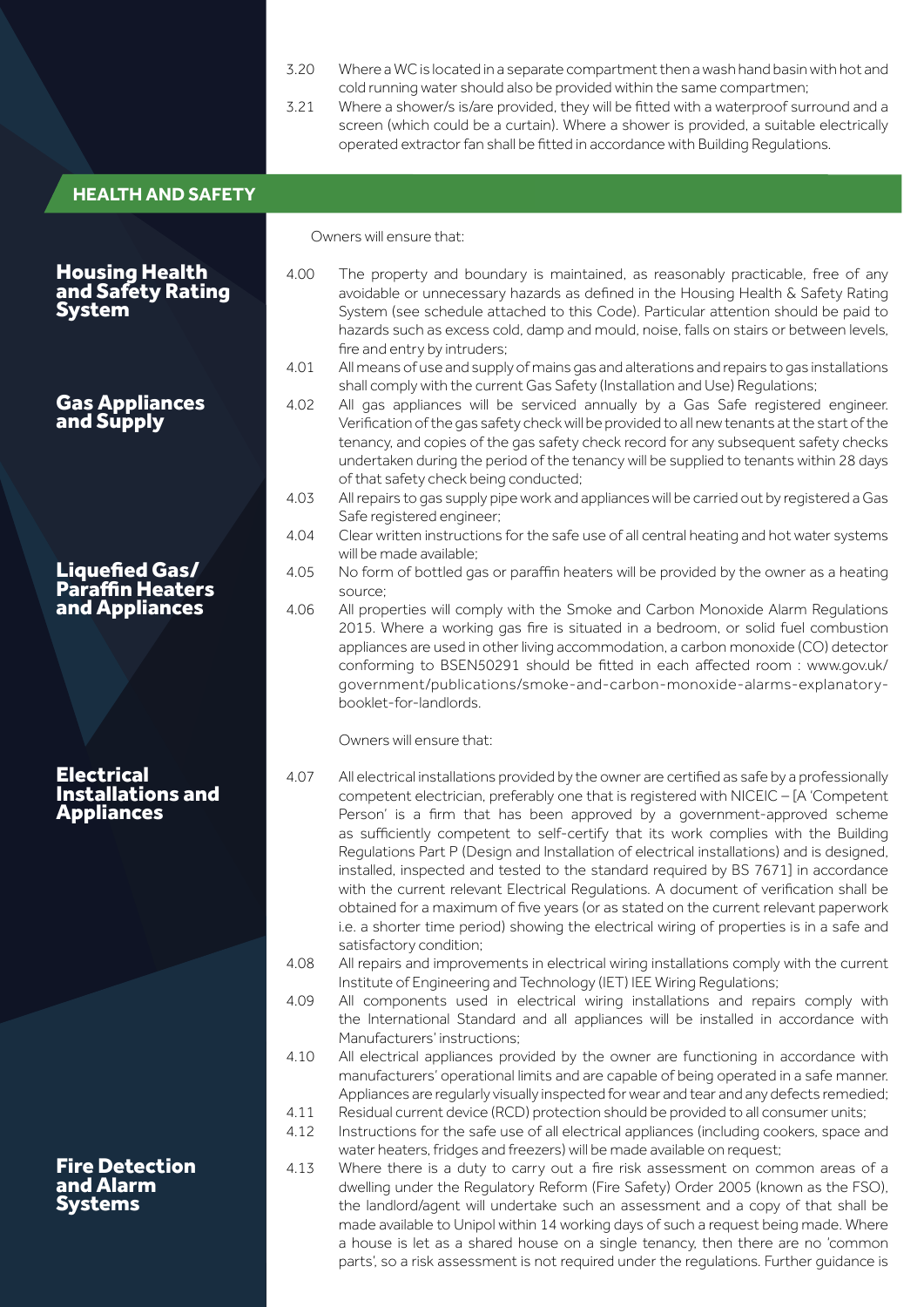provided by LACoRS, which can be accessed via the Unipol website www.unipol.org. uk – search for 'LACoRS'. The appendix to the guidance provides an example form.

In addition, the following standards apply to shared properties according to the number of storeys and tenants – this information is supplied in grid format at the end of the document:

#### 4.14 Single household and/or two unrelated persons (with up to 4 storeys)

- An interlinked LD2 Grade D1 AFD system is required as a minimum, with smoke detection and sounders on every level of circulation space (including stairwells, corridors and lobbies that form part of the escape route), in any cellar and in the living room, plus a heat detector in the kitchen;

– FD30S fire door required to the kitchen (with an effective overhead hydraulic selfcloser, intumescent strips and cold smoke seals).

#### 4.15 Shared HMOs (with up to 2 storeys)

- An interlinked LD2 Grade D1 AFD system is required as a minimum, with smoke detection and sounders on every level of circulation space (including stairwells, corridors and lobbies that form part of the escape route), in any cellar and in the living room, plus a heat detector in the kitchen;

– FD30S fire door required to the kitchen (with an effective overhead hydraulic selfcloser, intumescent strips and cold smoke seals).

#### Shared HMOs (with 3-4 storeys and up to 4 tenants)

- An interlinked LD2 Grade D1 AFD system is required as a minimum, with smoke detection and sounders on every level of circulation space, in basements and in the living room(s), plus a heat detector in the kitchen;

- FD30S fire door required to the kitchen (with an effective overhead hydraulic selfcloser, intumescent strips and cold smoke seals) and FD30 fire doors to any risk rooms which open onto the route of escape (including living rooms).

#### Shared HMOs (with 3-4 storeys and 5 or more tenants)

- An LD1 Grade D1 AFD system is required as a minimum, with smoke detection and sounders on every level of circulation space (including stairwells, corridors and lobbies that form part of the escape route), in basements, in the living room(s) and in all bedrooms, plus a heat detector in the kitchen;

- FD30S fire door required to the kitchen (with an effective overhead hydraulic selfcloser, intumescent strips and cold smoke seals), plus a 30 minute protected route of escape with all bedrooms and living rooms fitted with quality assured, closely fitting FD30S fire doors (with effective overhead hydraulic self-closers, intumescent strips and cold smoke seals).

#### Shared HMOs (with 5 or 6 storeys)

- An LD1 Grade A AFD system is required as a minimum, with smoke detection and sounders on every level of circulation space (including stairwells, corridors and lobbies that form part of the escape route), in basements, in the living room(s) and in all bedrooms, plus a heat detector in the kitchen. The detectors must be linked to a control panel and the system should incorporate manual call points on landings and next to final exits;

- A full 30 minute protected route of escape is required (as above), with self-closers, intumescent strips and cold smoke seals on all fire doors;

- Emergency lighting required along route of escape; plus fire separation of top floor in 5 storey/top two floors in 6 storey properties; plus lobby protection to all floors except the top floor and a secondary route of escape from the top floor (top two floors in 6 storey properties).

#### 4.16 Bedsit-type HMOs (with up to 2 storeys)

- A mixed grade system is required, comprising of an interlinked LD2 Grade D1 system, with smoke detection on in stairwells, corridors and lobbies that form part of the communal escape route and a heat detector in each bedsit; plus a stand-alone (noninterlinked) Grade D1 smoke alarm in each bedsit;

- FD30S fire door/s (with an effective overhead hydraulic self-closer, intumescent strips and cold smoke seals) required to each flat/bedsit entrance and any other risk room which opens onto the route of escape.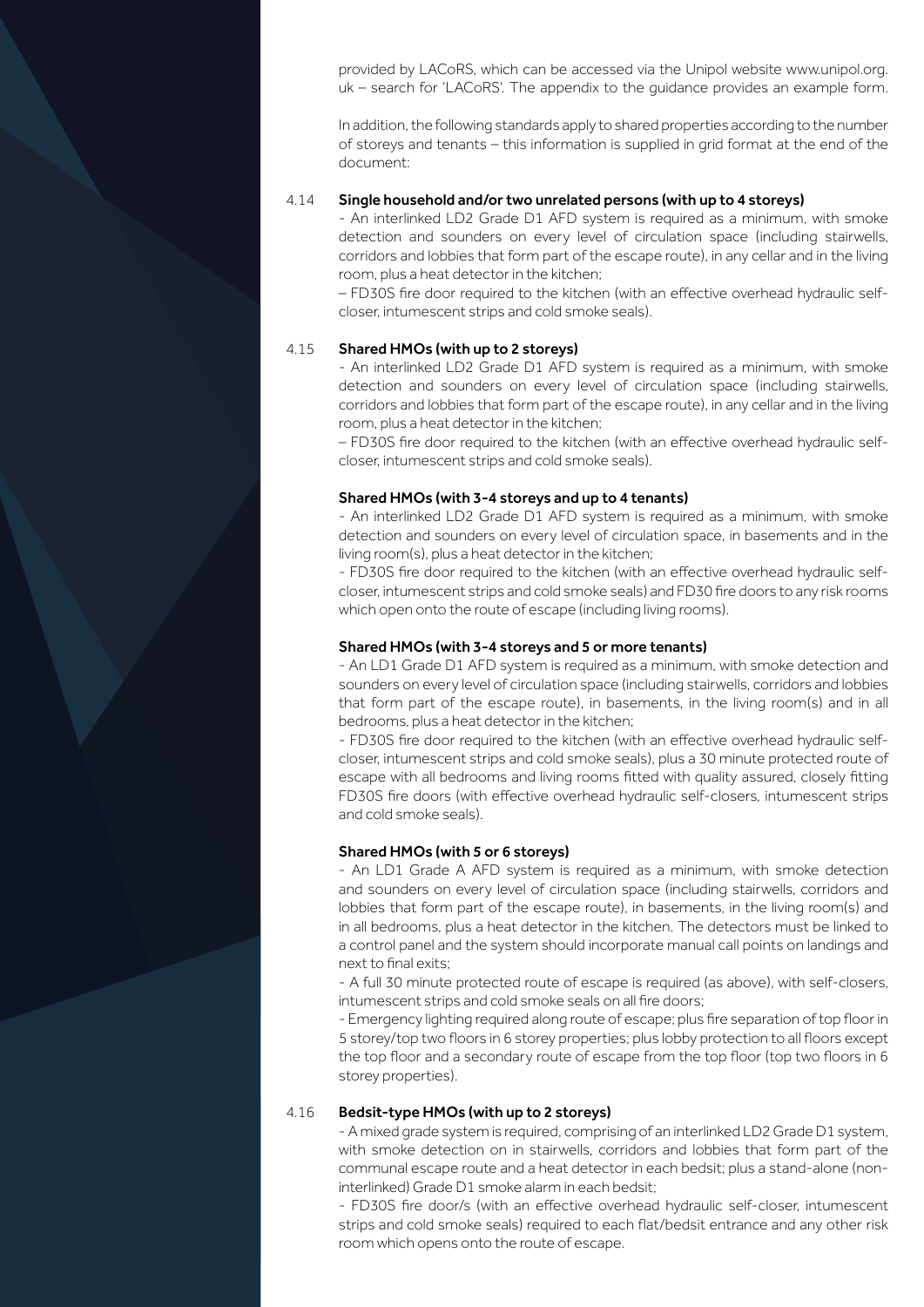#### Bedsit-Type HMOs (3 and 4 storey)

- A mixed grade system is required, comprising of an LD2 Grade A AFD with smoke detection in stairwells, corridors and lobbies that form part of the communal escape route and an interlinked heat detector in each bedsit (these detectors must be linked to a control panel and the system should incorporate manual call points on landings and next to finalexits); plus, a non-interlinked Grade D1 smoke alarm in each bedsit; - FD30S fire door/s (with an effective overhead hydraulic self-closer, intumescent

strips and cold smoke seals) required to each flat/bedsit entrance and any other risk room which opens onto the communal route of escape.

#### Bedsit-Type HMOs (5 and 6 storey)

- As above in terms of both the protected route of escape and AFD system, with addition of emergency lighting throughout the route of escape, fire separation between across stairs to upper floors, lobbies to room entry doors and a secondary route of escape from the top two floors (in 6 storey properties).

#### 4.17 Buildings converted into self-contained flats (up to 2 storeys)

- A mixed grade system is required, comprising of an LD2 Grade D1 system to protect common areas, with smoke detection in any stairwells, corridors and lobbies that form part of the communal escape route and a heat detector in each flat (in the lobby/ hallway which opens onto the route of escape); plus, a separate LD2 Grade D1 system in each flat, incorporating smoke detection in corridors/lobbies and in the living room, plus a heat detector in the kitchen;

- FD30S fire door/s (with an effective overhead hydraulic self-closer, intumescent strips and cold smoke seals) required to each flat entrance and any other risk room which opens onto the communal route of escape;

- An FD30S fire door (with an effective overhead hydraulic self-closer, intumescent strips and cold smoke seals) is required to kitchens.

#### Buildings converted into self-contained flats (3 and 4 storey)

- A mixed grade system is required, comprising of an LD2 Grade A system to protect the common areas, with smoke detection in any stairwells, corridors and lobbies that form part of the communal escape route and a heat detector in each flat (in the lobby/ hallway which opens onto the route of escape); plus, a separate LD2 Grade D1 AFD in each flat, incorporating smoke detection in corridors/lobbies and in the living room(s), plus a heat detector in the kitchen. The LD2 Grade A system should be linked to a control panel in the ground floor communal hallway and incorporate manual call points along the route of escape;

- FD30S fire door/s (with an effective overhead hydraulic self-closer, intumescent strips and cold smoke seals) required to each flat entrance and any other risk room which opens onto the communal route of escape;

- An FD30S fire door (with an effective overhead hydraulic self-closer, intumescent strips and cold smoke seals) is required to kitchen.

#### Buildings converted into self-contained flats (5+ storey)

- As above but with the addition of emergency lighting throughout the route of escape and fire separation across the stairway between second and third floors and between fourth and fifth floors.

4.18 Owners should ensure that Fire Alarm Systems and equipment are properly checked and maintained by a competent person annually, as a minimum, in accordance with BS5839 Part 1 Section 6 (a 'Competent person' is someone who is third party certificated by a UKAS accredited certification body, specifically to carry out inspection and servicing of fire detection and fire alarm systems). Grade A systems should be checked as a minimum every six months, other types of systems annually. A Fire Alarm System Test Report should be made available to Unipol on request;

4.19 All properties are provided as a minimum with fire safety measures that meet with sections 4.15, 4.16, 4.17 and 4.18 above; for other property types not covered above, the relevant Local Authority's current advisory Fire Safety Principles for properties of their type (individually determined by the Local Authority for properties not covered by those principles) will apply. The minimum requirement of which is the provision of a mains interlinked fire detection system throughout the common areas, which should include an interlinked heat detector in the kitchen and a smoke detector in the principle habitable room (LD2 Grade D1);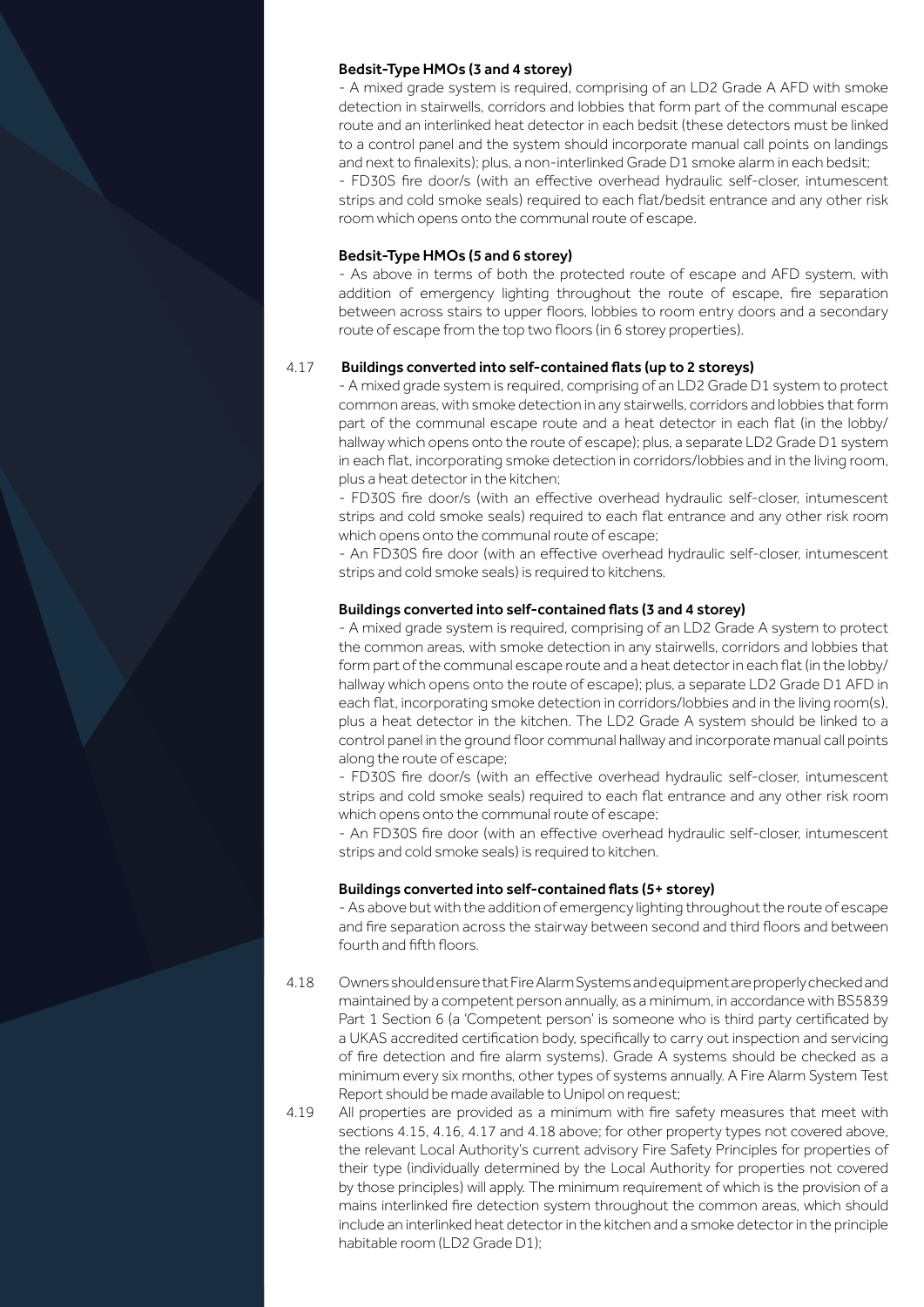| <b>Cellars</b><br><b>Fire blankets</b> | 4.20<br>4.21 | In all cases, cellars/basements should be fitted with mains-wired fire detection, which<br>is interlinked with the detection throughout the rest of the property. All basements/<br>cellars should contain fire separation between the basement and the ground floor,<br>including the staircase soffit and spandrel, with a self-closing FD30S door fitted at the<br>head of the basement stairs if the cellar opens on to the means of escape. Where the<br>route of escape from basement habitable rooms passes through a risk room (such as<br>a living room/kitchen), a suitable secondary means of escape should be provided at<br>basement level:<br>Each kitchen will be fitted with a fire blanket, situated a sufficient distance away from |
|----------------------------------------|--------------|-------------------------------------------------------------------------------------------------------------------------------------------------------------------------------------------------------------------------------------------------------------------------------------------------------------------------------------------------------------------------------------------------------------------------------------------------------------------------------------------------------------------------------------------------------------------------------------------------------------------------------------------------------------------------------------------------------------------------------------------------------|
|                                        |              | the cooker so as to be safely removed from its housing in the event of a fire on the<br>cooker:                                                                                                                                                                                                                                                                                                                                                                                                                                                                                                                                                                                                                                                       |
|                                        | 4.22         | Particular care should be taken to ensure there is no build-up of combustible material<br>around grills and ovens which can become a serious fire hazard. Owners should ensure<br>the cooker is thoroughly cleaned at least once a year and that tenants are informed<br>of their need to clean their cooker regularly and remedial action taken (at the tenants'<br>expense if necessary) if the cooker remains hazardous;                                                                                                                                                                                                                                                                                                                           |
| <b>Escape routes</b>                   | 4.23         | All exit routes within a property, such as hallways, landings and staircases (so far as they<br>are under the control of the owner/agent and as far as reasonably practical), will be                                                                                                                                                                                                                                                                                                                                                                                                                                                                                                                                                                 |
|                                        |              | maintained safe, unobstructed and free of fixtures, fittings and electrical appliances, to<br>enable evacuation of the property in the event of fire;                                                                                                                                                                                                                                                                                                                                                                                                                                                                                                                                                                                                 |
|                                        | 4.24         | The primary escape route should not pass through bedrooms, living rooms, or kitchens.<br>If there is no alternative to this, then a suitable secondary means of escape is required.<br>Additional fire separation and fire safety measures may also be required, where escape<br>routes are complex, or long;                                                                                                                                                                                                                                                                                                                                                                                                                                         |
|                                        | 4.25         | Escape windows and doors should be capable of being opened from the inside of<br>the property without the use of a key. This includes bedroom doors from the inside<br>of the room. Where windows have a low sill height (with a bottom opening area below<br>1,100mm from floor level), window restrictors/safety catches should be fitted. The<br>restrictors should prevent the windows opening more than 100mm, but must be easily<br>removable without the need for a key if the window is an emergency means of escape;                                                                                                                                                                                                                         |
| <b>Emergency</b><br><b>Lighting</b>    | 4.26         | Owners should undertake a risk assessment to determine whether emergency<br>lighting should be installed where escape routes are long, complex or where there is no<br>effective borrowed light;                                                                                                                                                                                                                                                                                                                                                                                                                                                                                                                                                      |
| <b>Security</b><br><b>Measures</b>     | 4.27         | External doors are of solid core timber or metal framed UPVC construction, or specialist<br>laminated security doors in which all glazing is either wired or toughened and laminated<br>glass. The door frames should be strong and well secured to the jambs. If a door is<br>replaced it is recommended that the full door set will be replaced too, ensuring that this<br>meets with BS:PAS24:2016 'doors of enhanced security' - as a minimum (advice can<br>be sought from Unipol on a case by case basis);                                                                                                                                                                                                                                      |
|                                        | 4.28         | External doors should be fitted with a mortise lock with internal thumb turn allowing<br>keyless escape from the building, using either a five lever mortise lock conforming to<br>BS3621 or a euro cylinder lock. Existing suitable euro cylinder locks may be accepted,<br>but any cylinder locks which are replaced should conform to the Sold Secure Diamond<br>Security Measures Standard SS312 or TS007:2012 3 star rated, as a minimum;                                                                                                                                                                                                                                                                                                        |
|                                        | 4.29         | All letter boxes located within 0.5 metres of any latch or thumb turn lock are fitted with<br>a device - security cowl, letter plate deflector, or letter cage - which prevents thieves<br>from putting their hands or gadgets through the letterbox and trying the latches from<br>the inside. New door sets meeting BS:PAS24-1:2016 are designed with acceptable<br>letter box restriction;                                                                                                                                                                                                                                                                                                                                                         |
|                                        | 4.30         | Ground floor and upper storey windows accessible from ground level or over a roof are<br>of sound and secure construction. All non-double glazed windows in these locations<br>require a lock. Where key operated locks are fitted owners should ensure that tenants<br>are provided with keys. It is recommended that all such windows (which are not fire<br>escape routes) be fitted with window restrictors constructed from plastic metal or<br>straps to help against opportunist theft. Where sash windows are fitted there should<br>be a secondary catch which restricts opening to between 10 cm - 15cm. All escape                                                                                                                         |
|                                        | 4.31         | windows/doors will allow escape from the building without the use of a key;<br>Security grilles are not necessary if good quality doors and windows are fitted and their<br>use is strongly discouraged. Any security grilles fitted to exit doors must allow escape<br>from the building without the use of a key. Security grilles on ground floor windows<br>should only be fitted internally and, where they form part of the protected route of                                                                                                                                                                                                                                                                                                  |
|                                        | 4.32         | escape from fire, must be easily removable;<br>Tenants are provided with crime prevention information on moving in. Information is<br>available through the Unipol Office;                                                                                                                                                                                                                                                                                                                                                                                                                                                                                                                                                                            |

4.33 It is recommended that a notice board is fixed solidly to a wall within a communal area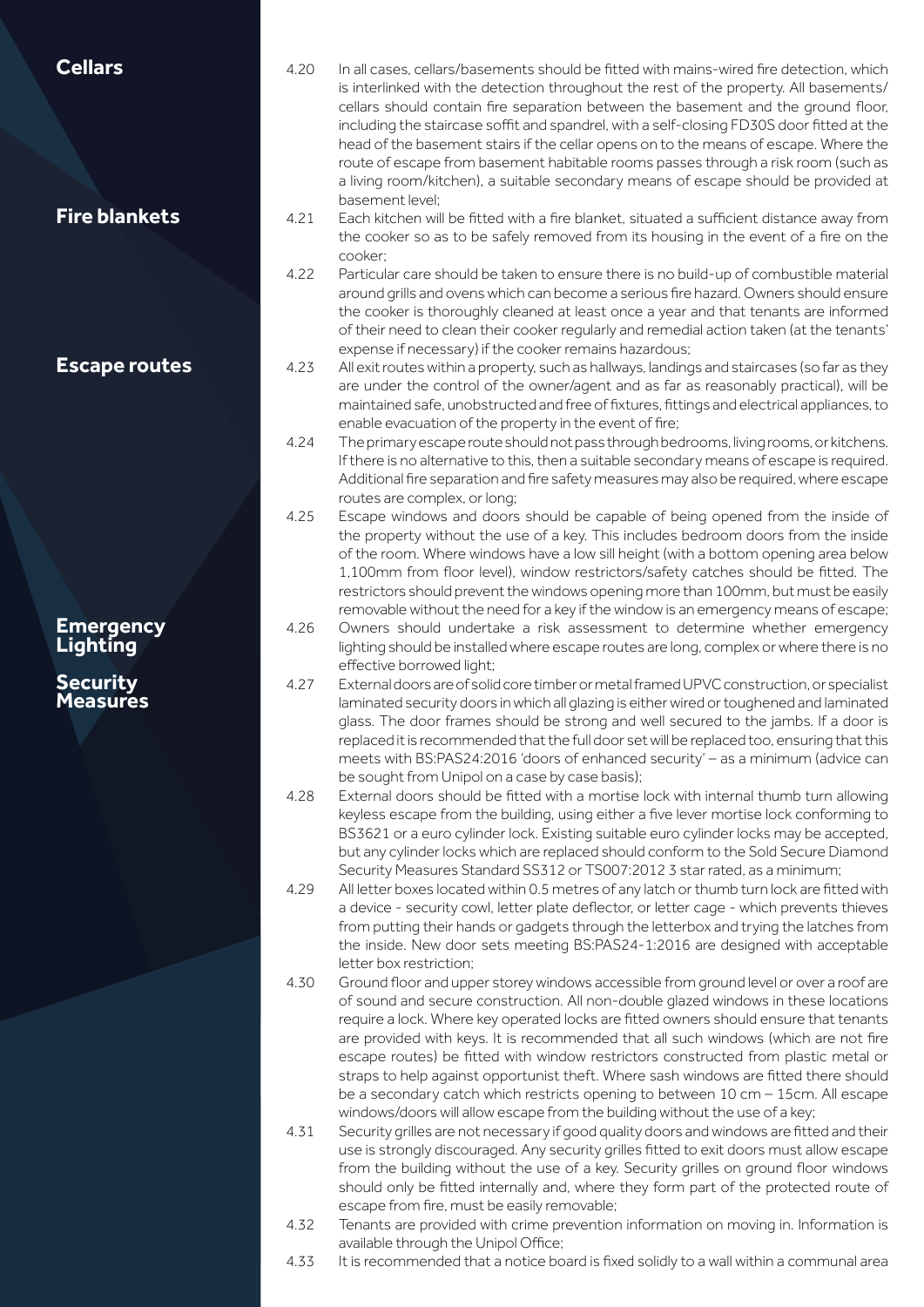|                                    |      | of the property for the display of relevant information;                                     |
|------------------------------------|------|----------------------------------------------------------------------------------------------|
|                                    | 4.34 | Where burglar alarms are fitted, they should be in good working order and the alarm          |
|                                    |      | should be prevented from ringing for more than 20 minutes. Equipment which has               |
|                                    |      | proved to be unreliable or ineffective should be replaced. It is recommended that            |
|                                    |      | burglar alarms are fitted by NSI or SSAIB approved contractors;                              |
|                                    | 4.35 | Contractors and tenants should be supplied with the code numbers of alarms;                  |
|                                    | 4.36 | Door bells, where fitted, should be maintained regularly to ensure that they remain          |
|                                    |      | operational;                                                                                 |
|                                    | 4.37 | Hedges around external doors and windows are best kept trimmed low (usually no               |
|                                    |      | higher than 1m) wherever practical to avoid providing screening for burglars. Plants         |
|                                    |      | and shrubs shall not be allowed to obstruct the pavements or other public areas              |
|                                    |      | surrounding the property;                                                                    |
|                                    | 4.38 | Where CCTV cameras are fitted, they can only be located in the communal entrances/           |
|                                    |      | hallways of properties and on the exterior of buildings and not within dwellings. Any use    |
|                                    |      | of CCTV cameras must comply with relevant data protection legislation and give due           |
|                                    |      | regard to tenant privacy and entitlement to freedom from unnecessary intrusion;              |
| <b>Hygiene</b>                     | 4.39 | All facilities for the storage, preparation and cooking of food will be capable of cleansing |
|                                    |      | and being maintained in a clean and hygienic state by the occupants;                         |
|                                    | 4.40 | All properties will be provided with an efficient and serviceable vacuum cleaner at the      |
|                                    |      | commencement of the tenancy;                                                                 |
|                                    | 4.41 | All floor coverings in kitchens, bathrooms and WC's are impervious and capable of            |
|                                    |      | being clean with suitable domestic disinfectant products;                                    |
|                                    | 4.42 | All properties will be provided with refuse disposal facilities sufficient for the number of |
|                                    |      | occupants as defined by the appropriate Local Authority's Cleansing Department;              |
| <b>Pest Control</b>                | 4.43 | Landlords must take all reasonable measures to ensure that properties are let and            |
|                                    |      | remain vermin free throughout tenancies. Where vermin issues arise, the landlord             |
|                                    |      | must take reasonable steps to provide appropriate vermin control using professional          |
|                                    |      | pest control services where necessary. Premises and tenants should be managed to             |
|                                    |      | prevent any accumulations of waste that might form sustenance and harbourage for             |
|                                    |      | vermin:                                                                                      |
| <b>Communal Areas</b>              | 4.44 | Tenants are made aware of who is responsible for the cleaning of communal areas,             |
|                                    |      | including common staircases and landings outside of the dwelling, and that these are         |
|                                    |      | kept free from rubbish and any obstruction;                                                  |
|                                    | 4.45 | A handrail should be fitted on all staircases, internal and external, which consist of three |
|                                    |      | or more steps;                                                                               |
| Lighting and<br>Ventilation        | 4.46 | All properties are provided with adequate lighting, particularly the communal areas,         |
|                                    |      | especially on internal staircases. Properties must also be sufficiently well ventilated.     |
|                                    |      |                                                                                              |
| THE ENVIRONMENT AND SUSTAINABILITY |      |                                                                                              |

Owners will ensure that:

| <b>Energy</b><br><b>Performance</b><br><b>Certificates</b><br>(EPCs) | 5.00<br>5.01 | A copy of the relevant EPC, as specified under the Energy Performance of Buildings<br>Directive, will be made available for prospective tenants to view;<br>When renewing electrical appliances, particularly white goods, only high energy<br>efficient appliances (grade A and B) should be chosen as replacements. NB: Any new<br>appliances from a reputable supplier will usually be grade A or B. Unwanted electrical<br>appliances should be disposed of in an appropriate way using a licensed waste<br>contractor. Guidance on this is available at www.gov.uk/find-registered-waste-carrier; |
|----------------------------------------------------------------------|--------------|--------------------------------------------------------------------------------------------------------------------------------------------------------------------------------------------------------------------------------------------------------------------------------------------------------------------------------------------------------------------------------------------------------------------------------------------------------------------------------------------------------------------------------------------------------------------------------------------------------|
| <b>Low Energy</b><br>Lighting                                        | 5.02<br>5.03 | Wherever possible low energy bulbs are either provided in properties or tenants are<br>encouraged to supply their own low energy light bulbs in compatible fittings;<br>Central heating (or electrical heating) is provided. The central heating system should                                                                                                                                                                                                                                                                                                                                         |
| <b>Thermostatic</b><br><b>Radiator Valves</b>                        | 5.04<br>5.05 | be adequate, controllable and programmable;<br>Thermostatic radiator valves (TRVs) should be fitted on all radiators (except one);<br>Any electrical panel heater in a building designed to comply with Part L of the Building<br>Requlations 2002 as a minimum, is fitted with an on/off switch and 24 hour timer or a<br>timed booster in a system that allows a preset period of use will be satisfactory;                                                                                                                                                                                          |
| <b>Energy Efficiency</b>                                             | 5.06         | All properties are provided with a minimum level of energy efficiency measures to<br>include hot water tank and pipe lagging and adequate insulation to roof void areas<br>where appropriate;                                                                                                                                                                                                                                                                                                                                                                                                          |
|                                                                      | 5.07         | Energy efficiency improvements are incorporated, where practical, into refurbishment<br>schemes and such schemes should comply with current Building Regulations where                                                                                                                                                                                                                                                                                                                                                                                                                                 |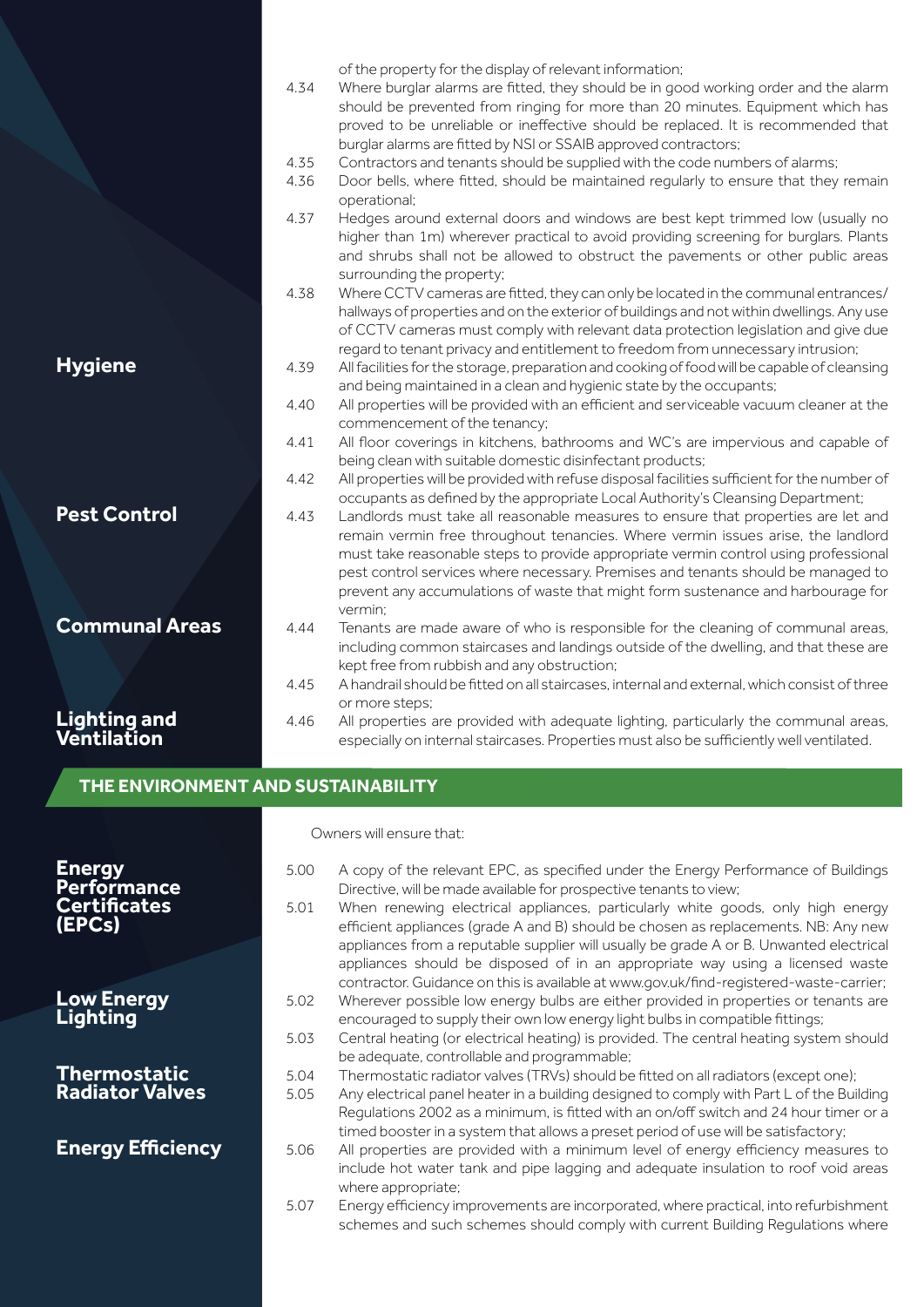| <b>Recycling</b>                       | 5.08<br>5.09<br>5.10 | applicable. Nottingham City Council is able to provide advice on how these might be<br>achieved;<br>Tenants are given advice, upon request, on how best to heat their accommodation and<br>use hot water in an energy efficient way using the facilities provided;<br>Owners will ensure that they inform their tenants of the need for proper refuse<br>management and any available recycling scheme operating in their area. Information<br>on bin collection days and recycling can be found on the relevant local authority's<br>website:<br>Landlords will comply with the Private Rented Sector Energy Efficiency Regulations<br>(Domestic) (England and Wales).                                                                                                                                               |
|----------------------------------------|----------------------|-----------------------------------------------------------------------------------------------------------------------------------------------------------------------------------------------------------------------------------------------------------------------------------------------------------------------------------------------------------------------------------------------------------------------------------------------------------------------------------------------------------------------------------------------------------------------------------------------------------------------------------------------------------------------------------------------------------------------------------------------------------------------------------------------------------------------|
| <b>COMMUNITY RELATIONS</b>             |                      |                                                                                                                                                                                                                                                                                                                                                                                                                                                                                                                                                                                                                                                                                                                                                                                                                       |
|                                        |                      |                                                                                                                                                                                                                                                                                                                                                                                                                                                                                                                                                                                                                                                                                                                                                                                                                       |
|                                        |                      | Owners will ensure that:                                                                                                                                                                                                                                                                                                                                                                                                                                                                                                                                                                                                                                                                                                                                                                                              |
| <b>Anti-Social</b><br><b>Behaviour</b> | 6.00                 | In the event of any anti-social behaviour (defined as "behaviour likely to cause alarm,<br>harassment, inconvenience or distress to members of the public not of the same<br>household as the perpetrator") by tenants, landlords will use reasonable endeavours<br>to intervene with a view to ending that behaviour and ensure that the occupants are<br>treating the property and its environs in a tenant-like manner. It is accepted that not<br>all intervention will be successful and, in this case assistance will be requested from a<br>number of statutory and non-statutory agencies who may be able to intervene. Unipol<br>can provide owners with information detailing the services and agencies available to<br>them, including help from the educational establishments and Unipol in dealing with |
|                                        | 6.01                 | problem tenants. For more information visit: www.nottinghamcity.gov.uk/information-<br>for-residents/housing/private-rented-accommodation/landlords-and-tenants-<br>during-a-tenancy/report-a-problem-with-your-tenants/;<br>In respect of matters that can be regarded as anti-social behaviour neighbouring<br>residents and representative organisations shall have access to and be eligible to use<br>the complaints procedure. A neighbour shall be defined as a resident living within 400<br>metres of the property;                                                                                                                                                                                                                                                                                          |
|                                        | 6.02                 | All boundary walls and fences under the control of the owner/agent will be maintained<br>stable and in good repair;                                                                                                                                                                                                                                                                                                                                                                                                                                                                                                                                                                                                                                                                                                   |
| <b>Gardens and</b><br>Yards            | 6.03                 | Where a garden exists, the path to and from the external door(s) to the house will be<br>kept in good repair and free from obstruction;                                                                                                                                                                                                                                                                                                                                                                                                                                                                                                                                                                                                                                                                               |
|                                        | 6.04                 | Where a garden or paved area exists this shall be kept in good order and free of waste<br>and litter. The landlord, so far as is reasonably practicable, shall have responsibility to<br>enforce a requirement that their tenants keep the garden free of litter and the garden<br>area should not be used to store old or unwanted furniture or fittings for more than 28<br>working days prior to its removal;                                                                                                                                                                                                                                                                                                                                                                                                      |
|                                        | 6.05                 | Where a front garden already exists, it is not converted, in accordance with Local<br>Authority recommendations and planning policies, into a hard standing area and,<br>where possible where a garden already exists this shall be retained as a soft planted<br>area (this includes low maintenance gravelling with planting);                                                                                                                                                                                                                                                                                                                                                                                                                                                                                      |
|                                        | 6.06                 | Where possible, wheelie bins should be located at the rear of the property and tenants<br>should be informed of the need to return them to that location as soon as possible<br>after they have been emptied. The guideline currently set out by Nottingham City<br>Council for this is that the bins should be put out and returned 8 hours either side of<br>the collection, Rushcliffe and Broxtowe Councils currently ask that the bins are put<br>out by 7.00am and returned as soon as possible. For more information, see www.<br>nottinghamcity.gov.uk, www.broxtowe.gov.uk and www.rushcliffe.gov.uk;                                                                                                                                                                                                        |
|                                        | 6.07                 | The landlord, so far as is reasonably practicable, shall have responsibility to enforce<br>a requirement that their tenants keep the garden free of litter and the garden area<br>should not be used to store old or unwanted furniture or fittings more than 10 working<br>days prior to its removal;                                                                                                                                                                                                                                                                                                                                                                                                                                                                                                                |
|                                        | 6.08                 | The landlord will co-operate fully with an annual garden check to be undertaken<br>by Unipol and/or its agents as part of their obligations under this Code to ensure<br>compliance with matters relating to the external environment of the property, its care,<br>tidiness and adherence to security requirements. Landlords will receive at least two<br>week's notification of when the survey is to be conducted and will rectify any aspects of<br>non-compliance that is identified to them within 10 working days of such notification.<br>Landlords should give tenants adequate notice of the garden survey taking place;                                                                                                                                                                                   |

6.09 In respect of environmental matters, neighbouring residents and representative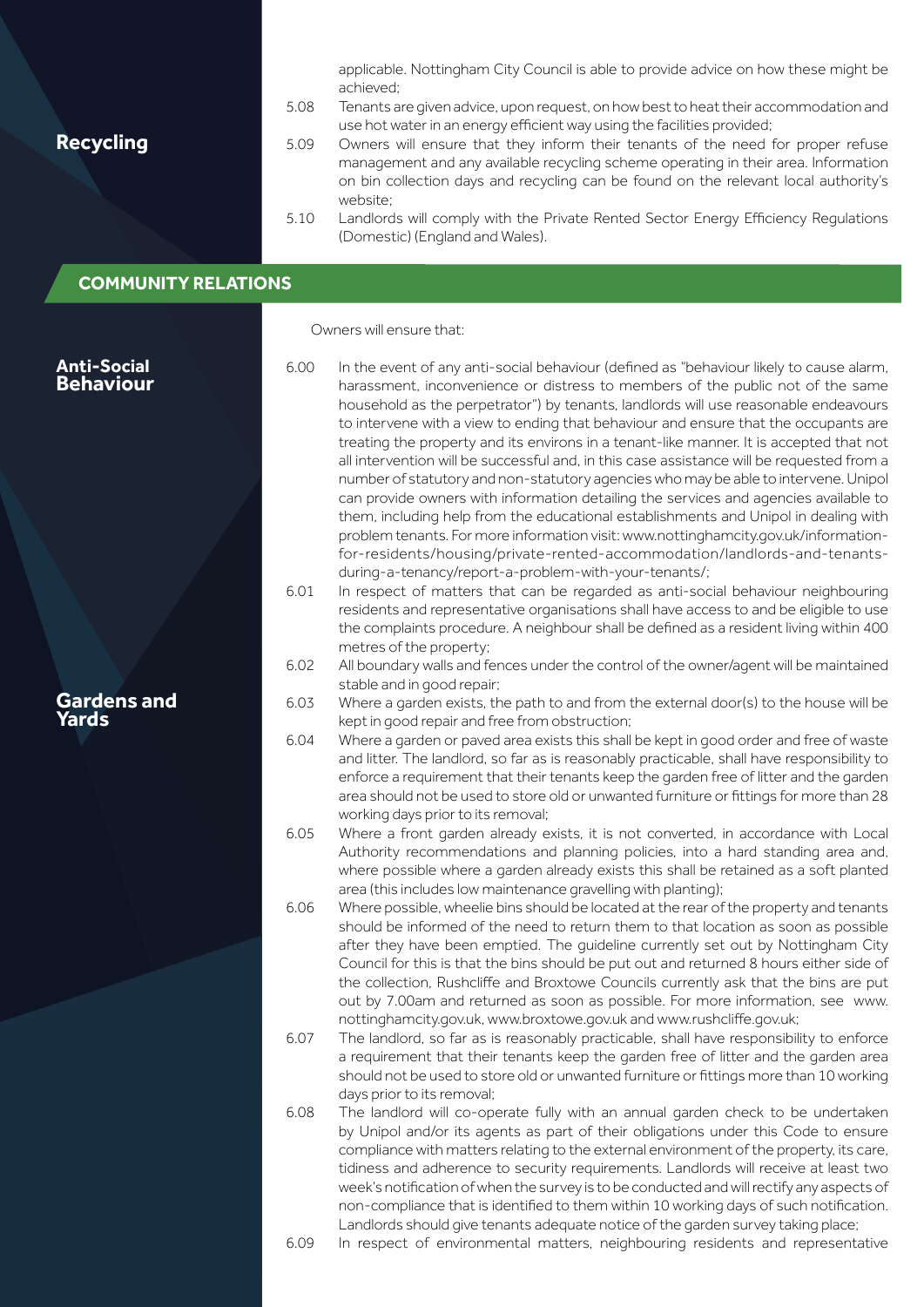organisations shall have access to and be eligible to use the complaints procedure. A neighbour shall be defined as a resident living within 400 metres of the property.

| AT THE END OF THE TENANCY               |                                      |                                                                                                                                                                                                                                                                                                                                                                                                                                                                                                                                                                                                                                                                                                                                                                                                                                                                                                                                                                                                                                                                                                                                                                                                                                                                                                                                                                                                                                                                                |
|-----------------------------------------|--------------------------------------|--------------------------------------------------------------------------------------------------------------------------------------------------------------------------------------------------------------------------------------------------------------------------------------------------------------------------------------------------------------------------------------------------------------------------------------------------------------------------------------------------------------------------------------------------------------------------------------------------------------------------------------------------------------------------------------------------------------------------------------------------------------------------------------------------------------------------------------------------------------------------------------------------------------------------------------------------------------------------------------------------------------------------------------------------------------------------------------------------------------------------------------------------------------------------------------------------------------------------------------------------------------------------------------------------------------------------------------------------------------------------------------------------------------------------------------------------------------------------------|
|                                         |                                      | Owners will ensure that:                                                                                                                                                                                                                                                                                                                                                                                                                                                                                                                                                                                                                                                                                                                                                                                                                                                                                                                                                                                                                                                                                                                                                                                                                                                                                                                                                                                                                                                       |
| <b>Deposits</b>                         | 7.00<br>7.01<br>7.02<br>7.03         | Deposits are administered efficiently and reasonably by the owner or nominee and are<br>not withheld for any purpose other than for which they were levied;<br>Where a landlord/agent has established an Assured Shorthold Tenancy, they must<br>ensure that any deposit is held in accordance with the tenancy deposit scheme<br>legislation, set out in the Housing Act 2004, and in accordance with regulations made<br>both under the Act and by the relevant scheme operator. This includes providing the<br>required Prescribed Information to the tenant/s (either in paper based or electronic<br>format) within 30 days of receiving any deposit;<br>Tenants are issued with clear written guidelines regarding the standard of cleaning and<br>other arrangements for bringing the tenancy to an end so as to avoid misunderstandings<br>regarding the standard of cleanliness and condition of the property expected at the<br>end of the tenancy;<br>All deposits (or balances on deposits) will be returned to former tenants within<br>28 days of the end of the tenancy or, if the deposit is protected by the Tenancy<br>Deposit Protection Scheme, then in accordance with those requirements. In<br>the event that a deposit is not to be returned within 28 days then the tenant will<br>be sent reasons for that delay, in writing, together with a statement of account<br>providing reasonable details of any and all deductions to the former tenant/s. |
| <b>OTHER PROVISIONS</b>                 |                                      |                                                                                                                                                                                                                                                                                                                                                                                                                                                                                                                                                                                                                                                                                                                                                                                                                                                                                                                                                                                                                                                                                                                                                                                                                                                                                                                                                                                                                                                                                |
| <b>Management of</b><br><b>Disputes</b> | 8.00<br>8.01<br>8.02<br>8.03<br>8.04 | Where disputes between owners and tenants occur, reasonableness and promptness<br>in dealing with the issues by both parties is the key to the amicable and effective<br>resolution of problems;<br>Owners therefore undertake to:<br>Respond reasonably and promptly to tenants or tenant representatives in regard to<br>any complaints or difficulties raised by tenants;<br>Make written response to correspondence from tenants or their chosen representative<br>within three weeks:<br>Ensure that all settlements and agreements reached are honoured within three weeks<br>of being agreed;<br>Where a landlord/agent is managing a property/properties (excluding halls of residence)<br>for another person or Company in the course of a business they must ensure that they<br>belong to a Government approved redress scheme. If applicable landlords/agents will<br>inform their tenants which redress scheme they have joined as part of the information<br>provided either with, or within, their Tenancy Agreement;                                                                                                                                                                                                                                                                                                                                                                                                                                           |
|                                         | 8.05                                 | Maintain courteous professional relations with tenants during any dispute.                                                                                                                                                                                                                                                                                                                                                                                                                                                                                                                                                                                                                                                                                                                                                                                                                                                                                                                                                                                                                                                                                                                                                                                                                                                                                                                                                                                                     |
| <b>COMPLAINTS</b>                       |                                      |                                                                                                                                                                                                                                                                                                                                                                                                                                                                                                                                                                                                                                                                                                                                                                                                                                                                                                                                                                                                                                                                                                                                                                                                                                                                                                                                                                                                                                                                                |
|                                         | 9.00<br>9.01<br>9.02                 | Owners will ensure that:<br>Within four weeks of receipt of any written complaint from a former tenant (up to one<br>year previously), a current tenant, a local resident or any other party entitled (under the<br>complaints procedure) to make a complaint, they will rectify any breach of the Unipol<br>Code or, where such an allegation is contested, will enter into relevant correspondence<br>with any tenant/s or their representative, addressing the matters raised;<br>Where such a breach is contested, or where rectification is not made, then the owner<br>shall recognise the authority of a Tribunal, which s/he recognises under the Code<br>to determine whether the Code, agreed by them, has been breached and to make<br>recommendation/s to the owner in accordance with its views;<br>In the event that such recommendations are not followed by the owner then the owner<br>will be deemed in breach of the Code and this fact will be made public to prospective                                                                                                                                                                                                                                                                                                                                                                                                                                                                                  |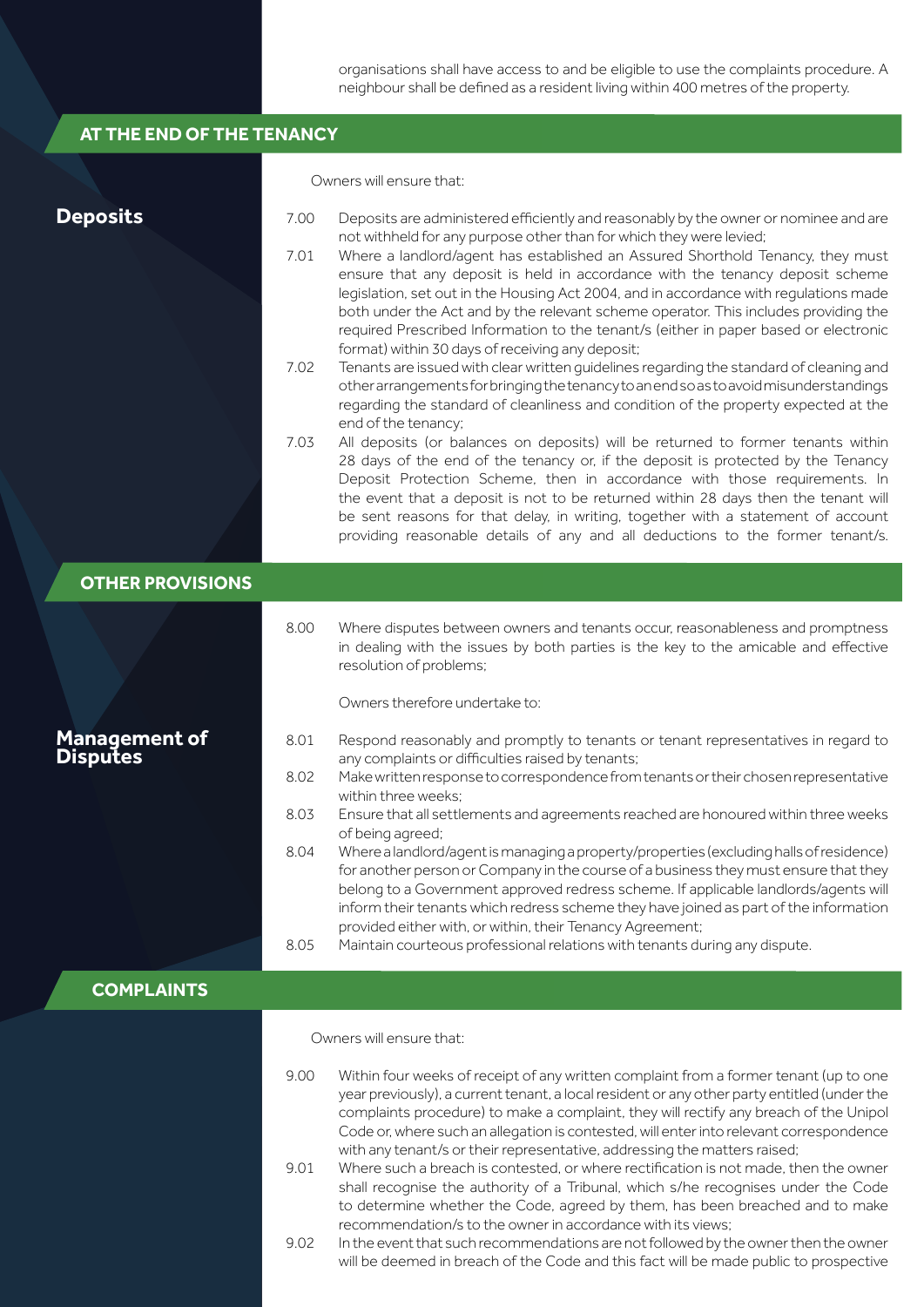tenants;

9.03 The Tribunal will have the authority to exclude any owner from the Code for a period as determined.

#### **NOTES FOR TENANTS**

The principal aim of the Unipol Code complaints procedure is to resolve complaints efficiently. Before commencing the procedure, it is recommended that tenants attempt to resolve any problems by contacting their landlord or letting agent in the first instance. It is also recommended that students contact the Student Advice Centre in their Students Union to try and resolve problems before making a formal complaint.

Completed complaint forms should be submitted only after all lines of negotiation have been exhausted. This judgment will be in the first instance made by the Code Complaints Investigator, who is charged with operating the system. In the event of a dispute, this will be a matter for a ruling by the Chair of the Tribunal. If you are a parent or relative of a tenant you must attach written authority from the tenant concerned stating that you are authorised to make a complaint on their behalf.

#### **HOUSING HEALTH AND SAFETY RATING SYSTEM**

The condition of all housing is now subject to Part 1 of the Housing Act 2004 and the evidence based risk assessment process of the Housing Health and Safety Rating System (HHSRS), on which local authorities must now base enforcement decisions. This applies to all types of residential premises, whether or not any amenities are shared.

Following a complaint, or for any other reason, a local authority may arrange to inspect premises to determine whether a category 1 or 2 hazard exists.

HHSRS assesses twenty-nine categories of housing hazard – Damp & mould growth; Excess cold; Excess heat; Asbestos (and MMF); Biocides; Carbon Monoxide and fuel combustion products; Lead; Radiation; Uncombusted fuel gas; Volatile Organic Compounds; Crowding and space; Entry by intruders; Lighting; Noise; Domestic hygiene, Sanitation and Drainage; Water supply; Falls associated with baths etc; Falling on level surfaces etc; Falling on stairs etc; Falls between levels; Electrical hazards; Fire; Flames, hot surfaces etc; Collision and entrapment; Explosions; Position and operability of amenities etc; Structural collapse and falling elements. Technical assessment is a two-stage process, addressing first the likelihood of an occurrence and then the range of probable harm outcomes. These two factors are combined using a standard method to give a score in respect of each hazard. HHSRS does not provide a single score for the dwelling as a whole or, in the case of multiply occupied dwellings, for the building as a whole.

The scores from different hazards cannot be meaningfully aggregated. There is no strong evidential basis for aggregating hazard scores, and to attempt to do this would make far more difficult the assessment of likelihood and spread of harm of hazards. However, the presence of a number of individual category 2 hazards may be a factor in an authority's decision to take action.

Hazards are scored in bands, from band A, the most severe, to band J. The relationship between these bands and category 1 and category 2 is prescribed in Regulations made under the Act. Category 1 hazards are those rated in bands A-C. Category 2 hazards are those rated band D and lower. Category 1 hazards trigger a local authority's duty under section 5 to take the appropriate enforcement action. Category 2 hazards can be dealt with under the authority's discretionary powers, which are set out in section 7.

The 2004 Act gives local authorities powers to intervene where they consider housing conditions to be unacceptable, on the basis of the impact of health and safety hazards on the most vulnerable potential occupant. The 2004 Act puts authorities under a general duty to take appropriate action in relation to a category 1 hazard. Where they have a general duty to act, they must take the most appropriate of the following courses of action:

serve an improvement notice in accordance with section 11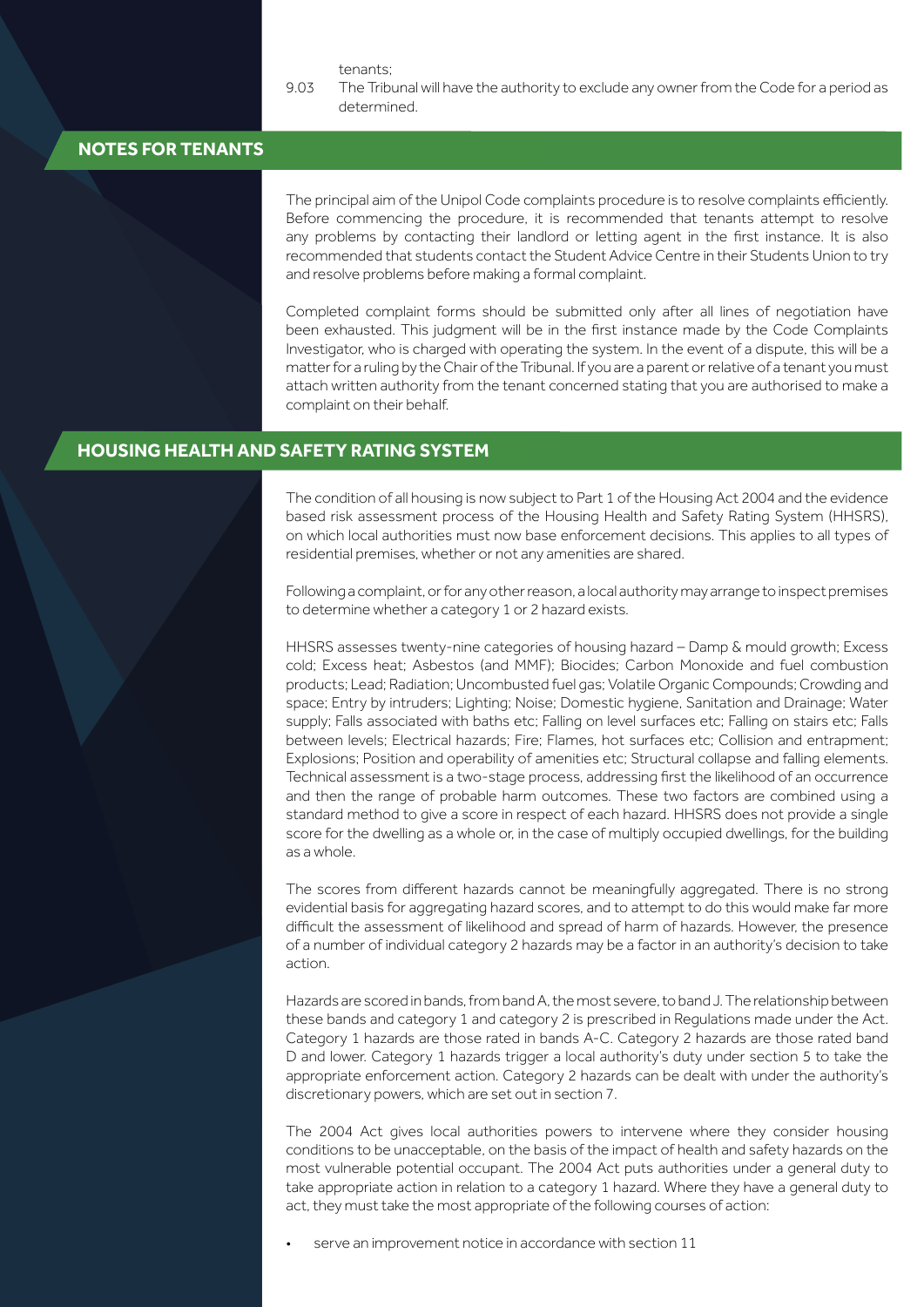- make a prohibition order in accordance with section 20
- serve a hazard awareness notice in accordance with section 28
- take emergency remedial action under section 40 or make an emergency prohibition order under section
- make a demolition order under section 265 of the Housing Act 1985 as amended
- declare a clearance area by virtue of section 289 of the 1985 Act as amended.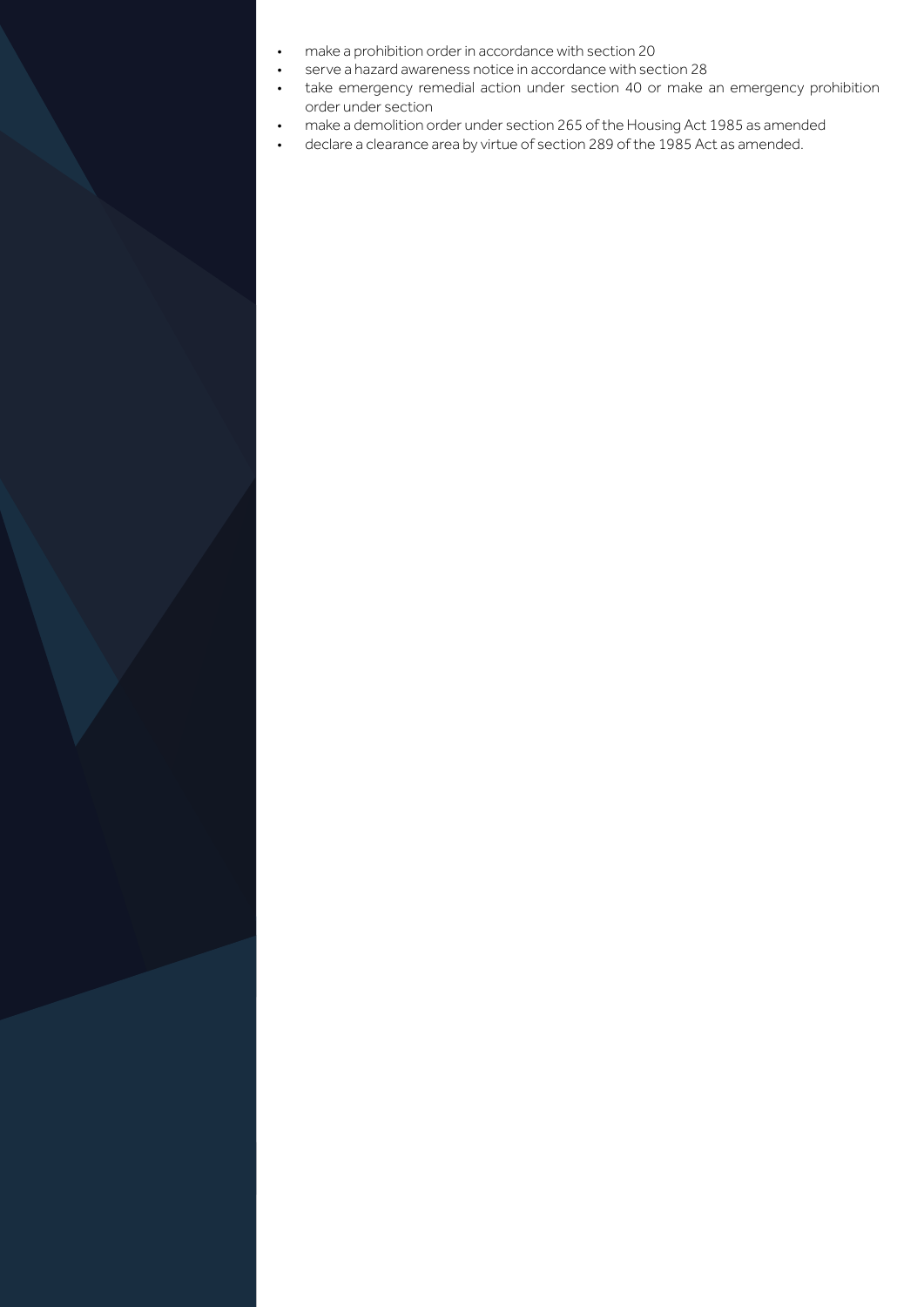APPENDIX 1 - UNIPOL (Nottingham) CODE FIRE SAFETY GUIDANCE MATRIX **APPENDIX 1 - UNIPOL (Nottingham) CODE FIRE SAFETY GUIDANCE MATRIX**

| Fire sep.<br>across<br>stairs                        |                                                  |                |            |                |                                   |                                     | $\pmb{\times}$        | $\pmb{\times}$        |                 |                       |            | $\times$       | $\times$              |                           |          |              | $\times$       |
|------------------------------------------------------|--------------------------------------------------|----------------|------------|----------------|-----------------------------------|-------------------------------------|-----------------------|-----------------------|-----------------|-----------------------|------------|----------------|-----------------------|---------------------------|----------|--------------|----------------|
| Additional<br>route(s),<br>floor(s)<br>escape<br>top |                                                  |                |            |                |                                   |                                     | $\times$              | $\boldsymbol{\times}$ |                 |                       |            | $\times$       | $\times$              |                           |          |              |                |
| <b>Lobby</b><br>to rm.<br>doors<br>Entry             |                                                  |                |            |                |                                   |                                     | $\pmb{\times}$        | $\boldsymbol{\times}$ |                 |                       |            | $\pmb{\times}$ | $\times$              |                           |          |              |                |
| route of<br>lighting<br>escape<br>along<br><u>៩</u>  |                                                  |                |            |                |                                   |                                     | $\times$              | $\boldsymbol{\times}$ |                 |                       |            | $\times$       | $\times$              |                           |          |              | $\times$       |
| <b>Basemnt</b><br>Fire sep<br>GF<br>Ø                |                                                  | $\times$       |            | $\times$       | $\times$                          | $\times$                            | $\times$              | $\boldsymbol{\times}$ |                 | $\boldsymbol{\times}$ | $\times$   | $\times$       | $\times$              |                           | $\times$ | $\times$     | $\pmb{\times}$ |
| FD30S<br>Entrance<br>$rac{60}{30}$                   |                                                  |                |            |                |                                   |                                     |                       |                       |                 | $\times$              | $\times$   | $\pmb{\times}$ | $\times$              |                           | $\times$ | $\times$     | $\pmb{\times}$ |
| FD30S<br>Escape<br>route                             |                                                  |                |            |                |                                   | $\pmb{\times}$                      | $\boldsymbol{\times}$ | $\boldsymbol{\times}$ |                 |                       |            |                |                       |                           |          |              |                |
| FD30<br>Risk<br>Rooms                                |                                                  |                |            |                | $\times$                          |                                     |                       |                       |                 |                       |            |                |                       |                           |          |              |                |
| FD30S<br>Kit + SC                                    |                                                  | $\times$       |            | $\pmb{\times}$ | $\times$                          | $\pmb{\times}$                      | $\boldsymbol{\times}$ | $\times$              |                 | $\boldsymbol{\times}$ | $\times$   | $\times$       | $\times$              |                           | $\times$ | $\times$     | $\pmb{\times}$ |
| Mixed AFD<br>system*                                 |                                                  |                |            |                |                                   |                                     |                       |                       |                 | $\times$              | $\times$   | $\pmb{\times}$ | $\boldsymbol{\times}$ |                           | $\times$ | $\times$     | $\pmb{\times}$ |
| $\frac{1}{9}$                                        |                                                  |                |            |                |                                   |                                     | $\pmb{\times}$        | $\times$              |                 |                       |            |                |                       |                           |          |              |                |
| $\frac{15}{10}$                                      |                                                  |                |            |                |                                   | $\times$                            |                       |                       |                 |                       |            |                |                       |                           |          |              |                |
| $\frac{102}{G}\vec{D}1$                              |                                                  | $\times$       |            | $\times$       | $\times$                          |                                     |                       |                       |                 |                       |            |                |                       |                           |          |              |                |
|                                                      | Single Household and/or Two<br>Unrelated Persons | Up to 4 storey | Shared HMO | Up to 2 storey | 3-4 storey and up to 4<br>tenants | 3-4 storey and 5 or more<br>tenants | 5 storey              | 6storey               | Bedsit-type HMO | 2 storey              | 3&4 storey | 5 storey       | 6storey               | <b>Buildings in flats</b> | 2 storey | 3 & 4 storey | 5&6storey      |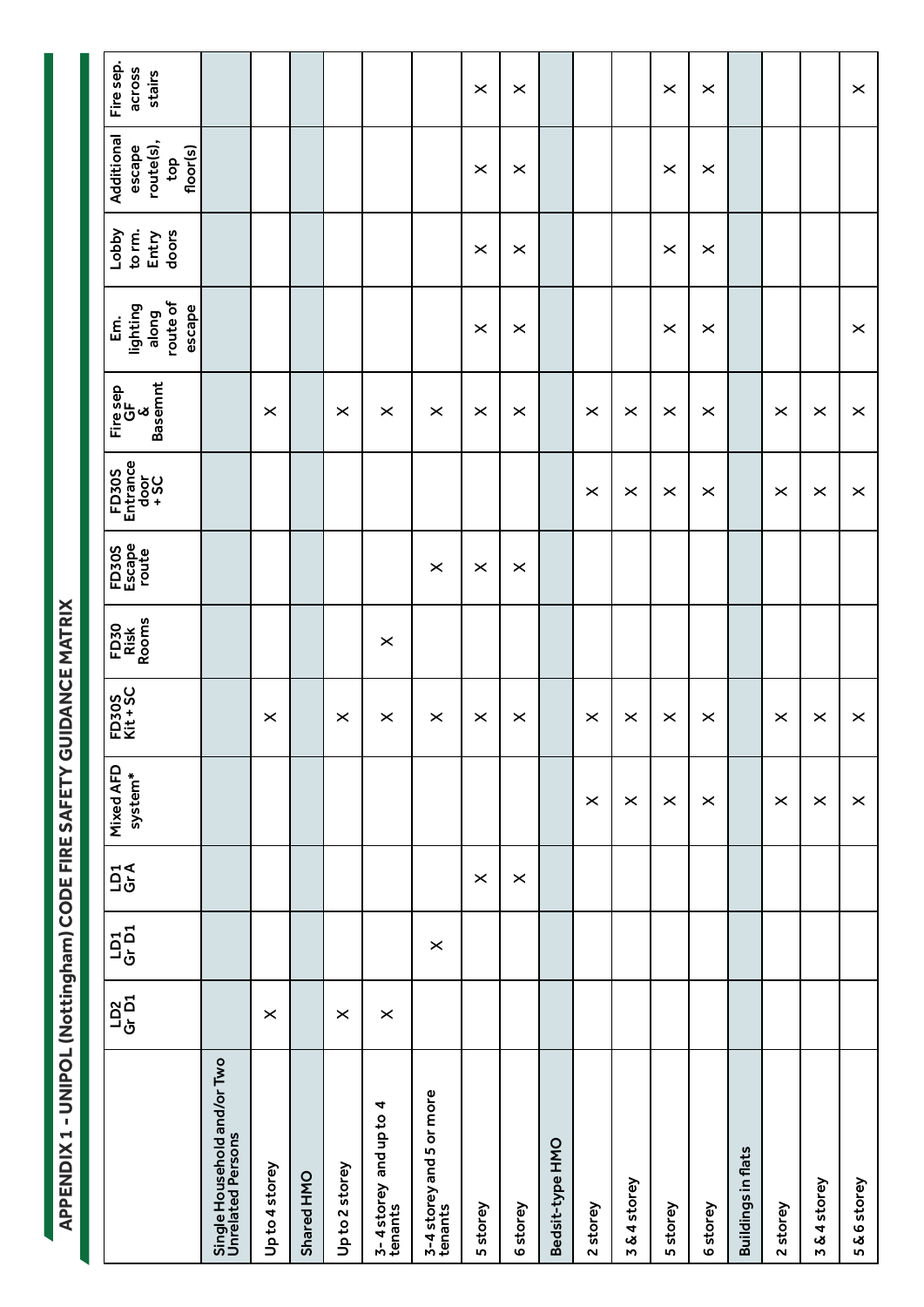# **Appendix 1 – UNIPOL (Nottingham) CODE FIRE SAFETY GUIDANCE MATRIX (continued)** Appendix 1-UNIPOL (Nottingham) CODE FIRE SAFETY GUIDANCE MATRIX (continued)

# Advice on the use of the fire safety matrix Advice on the use of the fire safety matrix

The quidance provided in the matrix is applicable to properties of normal fire The guidance provided in the matrix is applicable to properties of normal fire risk. The advice is not applicable to properties with characteristics that may risk. The advice is not applicable to properties with characteristics that may give rise to abnormally high fire risk as a result of, for example: give rise to abnormally high fire risk as a result of, for example:

- Exceptionally high number of occupiers for a particular property type; · Exceptionally high number of occupiers for a particular property type;
	- Long complex travel distance to evacuate the building; • Long complex travel distance to evacuate the building;
- The presence of final exit and bedroom doors requiring the use of a key for • The presence of final exit and bedroom doors requiring the use of a key for opening;
	- · Unsafe layout e.g. kitchen immediately adjacent to an escape door; • Unsafe layout e.g. kitchen immediately adjacent to an escape door;
- Rooms where the means of escape is through another high fire risk room, · Rooms where the means of escape is through another high fire risk room, e.g. through a kitchen, living room, or bedroom e.g. through a kitchen, living room, or bedroom
- Exceptionally large rooms; Exceptionally large rooms;
- The presence of key operated security grilles fixed to escape windows and/ • The presence of key operated security grilles fixed to escape windows and/ or external doors; or external doors;
- · Disrepair, defects, deficiencies and obsolescence; • Disrepair, defects, deficiencies and obsolescence;
- Critical elements of structure with inadequate fire resisting qualities. Critical elements of structure with inadequate fire resisting qualities.

### Emergency lighting Emergency lighting

In properties of four storeys or less, emergency will need to be installed if the In properties of four storeys or less, emergency will need to be installed if the escape route is long and complex or there is no effective borrowed lighting. escape route is long and complex or there is no effective borrowed lighting. In properties of five or more storeys, emergency lighting must be installed. In properties of five or more storeys, emergency lighting must be installed.

## Mixed grade systems \* Mixed grade systems \*

mixed system, owners should refer to the 'Fire Detection and Alarm Systems' section of the Code document. The level of system required is dependent on mixed system, owners should refer to the 'Fire Detection and Alarm Systems' section of the Code document. The level of system required is dependent on cooking within any one unit. Where the matrix indicates a requirement for a cooking within any one unit. Where the matrix indicates a requirement for a a separate stand-alone system to alert a sleeping occupant of fire in their a separate stand-alone system to alert a sleeping occupant of fire in their recommended in bedsit HMOs (with cooking facilities within the bedsits) recommended in bedsit HMOs (with cooking facilities within the bedsits) false alarms throughout the whole property caused by activities such as are protected by an interlinked AFD system and the individual units have are protected by an interlinked AFD system and the individual units have false alarms throughout the whole property caused by activities such as own unit of accommodation. This has the benefit of reducing nuisance/ own unit of accommodation. This has the benefit of reducing nuisance/ and in blocks of self-contained flats. Escape routes and common parts and in blocks of self-contained flats. Escape routes and common parts Mixed grade AFD systems combine two AFD systems and are usually Mixed grade AFD systems combine two AFD systems and are usually the risk the premises presents. the risk the premises presents.

#### GLOSSARY GLOSSARY

which are linked to a control panel (usually located in the ground floor hallway); Fire sep – fire separation; GF – ground floor; Em. lighting – emergency lighting integral standby supply (consisting of a user replaceable battery or batteries); Fire sep - fire separation; GF - ground floor; Em. lighting - emergency lighting integral standby supply (consisting of a user replaceable battery or batteries); which are linked to a control panel (usually located in the ground floor hallway); in the cellar and in living rooms and kitchens; LD1-detection along the route in the cellar and in living rooms and kitchens; LD1 – detection along the route system of one or more mains-powered smoke/heat detectors, each with an system of one or more mains-powered smoke/heat detectors, each with an a sealed-in standby supply (consisting of a battery or batteries); Grade D2 – a sealed-in standby supply (consisting of a battery or batteries); Grade D2-Grade A - system of mains-powered and interlinked smoke/heat detectors Grade A – system of mains-powered and interlinked smoke/heat detectors AFD – automatic fire detection; LD2 – detection along the route of escape, D1-system of mains-powered and interlinked smoke/heat detectors, with D1 – system of mains-powered and interlinked smoke/heat detectors, with AFD-automatic fire detection; LD2-detection along the route of escape, minute fire door with intumescent strips only; FD30S – 30 minute fire door minute fire door with intumescent strips only; FD30S-30 minute fire door with intumescent strips and cold smoke seals; EW – escape window; HD – heat detector; SC – overhead hydraulic self-closing device (for fire doors); with intumescent strips and cold smoke seals; EW - escape window; HD heat detector; SC – overhead hydraulic self-closing device (for fire doors); of escape, in the cellar, in living rooms, kitchens and all bedrooms; Grade of escape, in the cellar, in living rooms, kitchens and all bedrooms; Grade Mixed system – a combination of two or more AFD systems.; FD30 – 30 Mixed system - a combination of two or more AFD systems.; FD30 - 30 normally risk assessable). (normally risk assessable).